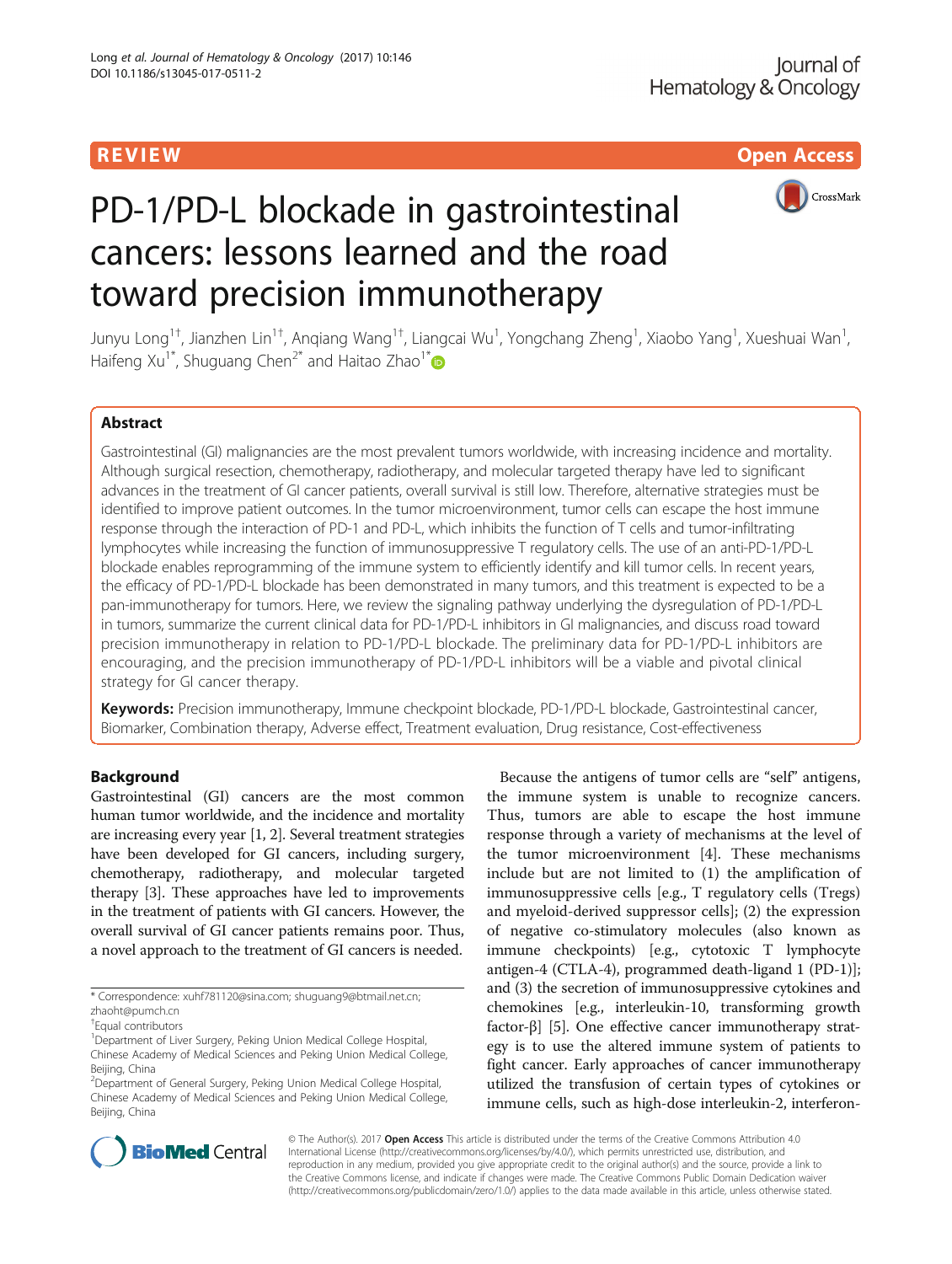α, or cytotoxic T lymphocytes, directly into patients. A considerable number of these studies failed because of the heavy toxicity and low efficacy of the treatments, which was attributed to the probable activation of autoimmune reactions or the immunosuppressive tumor environment [[6](#page-16-0)–[8](#page-16-0)]. Despite these challenges, progress in developing tumor immunology is leading to an era of successful cancer immunotherapy.

Recently, the effectiveness of immunotherapy targeting immune checkpoints in the treatment of numerous forms of cancers has been studied. PD-1, an immune checkpoint, plays a major role in tumor immune escape [[9, 10](#page-16-0)]. The interaction of PD-1 and its ligand PD-L inhibits the function of T cells and tumor-infiltrating lymphocytes (TILs) while increasing the function of immunosuppressive Tregs in the tumor microenvironment [[11](#page-16-0)]. Clinical trials of antibodies against PD-1 and PD-L are being conducted and have demonstrated success in various types of tumors such as advanced melanoma, non-small-cell lung cancer (NSCLC), and renal cell carcinoma (RCC) [\[12](#page-16-0)–[14\]](#page-16-0). In this review, we evaluate the current studies and propose precision PD-1/ PD-L blockade immunotherapy in GI malignancies including esophageal, stomach, liver, biliary tract, pancreatic, colorectal, and anal cancers.

### PD-1 and its ligands

The myriad of genetic and epigenetic variations and alterations that are features of all cancers supply a varied set of antigens that are utilized by the immune system to distinguish tumor cells from their normal counterparts. Regarding T cells, the ultimate extent and quality of the response is regulated by a balance between co-stimulatory and inhibitory signals, which are initiated through antigen recognition by the T cell receptor (TCR) [\[15](#page-16-0)]. Co-stimulatory and inhibitory molecules (also named immune checkpoints) are crucial for the maintenance of self-tolerance and the protection of responses to pathogenic infection under normal physiological conditions. However, the expression of immune checkpoints, an important cancer immune escape and resistance mechanism, can be dysregulated by tumors at both messenger RNA and protein levels [\[16\]](#page-17-0).

T cells have become the core of cancer immunotherapy efforts owing to their capacities to selectively recognize peptides derived from the cytolysis tumor cells, directly recognize and kill antigen-expressing cells, and integrate adaptive and innate effector mechanisms to orchestrate diverse immune responses such as helper and regulator T cells [[17\]](#page-17-0). Therefore, the blockade of immune checkpoints to reactive T cells mediated antitumor immune responses in a fashion that is transforming human cancer therapeutics.

PD-1, also known as CD279, is a cell surface co-inhibitory receptor that induces immune inhibition and promotes tumor immune escape from the cytotoxic T cell immune response during carcinogenesis [\[18](#page-17-0)]. PD-1 is predominantly expressed on immunity-associated cells such as T cells, monocytes, B cells and natural killer cells. The PD-1 gene is located on chromosome 2q.37.3 and encodes a type I transmembrane protein belonging to the immunoglobulin superfamily-coordinated stimulus molecule, the main function of which is immunological regulation in autoimmunity, systemic lupus erythematosus, rheumatoid arthritis, viral infection, and transplant immunity as well cancer immunology. The structure of PD-1 is similar to the diverse region of immunoglobulin, and it contains an extracellular domain, a transmembrane region and a cytoplasmic tail. The cytoplasmic tail possesses an immune receptor tyrosine-based inhibitory motif (ITIM) and an immune receptor tyrosine-based switch motif (ITSM) [\[19](#page-17-0)]. Studies have demonstrated that the T cell receptor (TCR) signaling pathway can be inhibited by phosphorylation of these two tyrosine motifs (ITIM and ITSM) and further induce the src homology phosphotyrosyl phosphatase (SHP)-1 and SHP-2 proteins, which are essential for the inhibition of T cell activation (Fig. [1\)](#page-2-0).

Several studies have been devoted to the discovery of molecules that interact with PD-1. Programmed cell death ligand-1 (PD-L1), also called B7 homolog 1 (B7-H1) or CD274, was previously identified as an inhibitor of the human T cell response in vitro. PD-L1 was later determined to be a binding and functional partner of PD-1 [[20](#page-17-0)]. Another ligand of PD-1, PD-L2 (B7-DC or CD273), was identified by Latchman et al. in 2001. PD-L2 is selectively expressed on dendritic cells and inhibits TCRmediated responses through interactions with PD-1 (Fig. [1\)](#page-2-0). Moreover, PD-L1 and PD-L2 do not only interact with PD-1. CD80, a functional ligand for CD28 and CTLA-4, has been shown to collaborate with PD-L1 to mediate an inhibitory signal. Interactions between the PD-1 receptor and its ligands can regulate immune checkpoints, a process that modulates the duration and amplitude of immune responses. These checkpoints are often dysregulated by tumors; thus, they appear to be of extreme importance within a variety of tumors. Moreover, it can lead to the development of an exhausted T cell phenotype characterized by a hierarchical loss of proliferation and cytolytic activity followed by defects in cytokine production and eventually deletion. Therefore, blocking the interactions between PD-1 and its ligands can partly reduce the effect of tumor immune escape and rescue the cytotoxic cell-induced immune response [\[21\]](#page-17-0).

PD-1 is expressed on a large proportion of tumorinfiltrating lymphocytes (TILs) from many different cancer types. PD-L1 is expressed in 20–50% of human tumors and can provide immune evasion in many cancers by its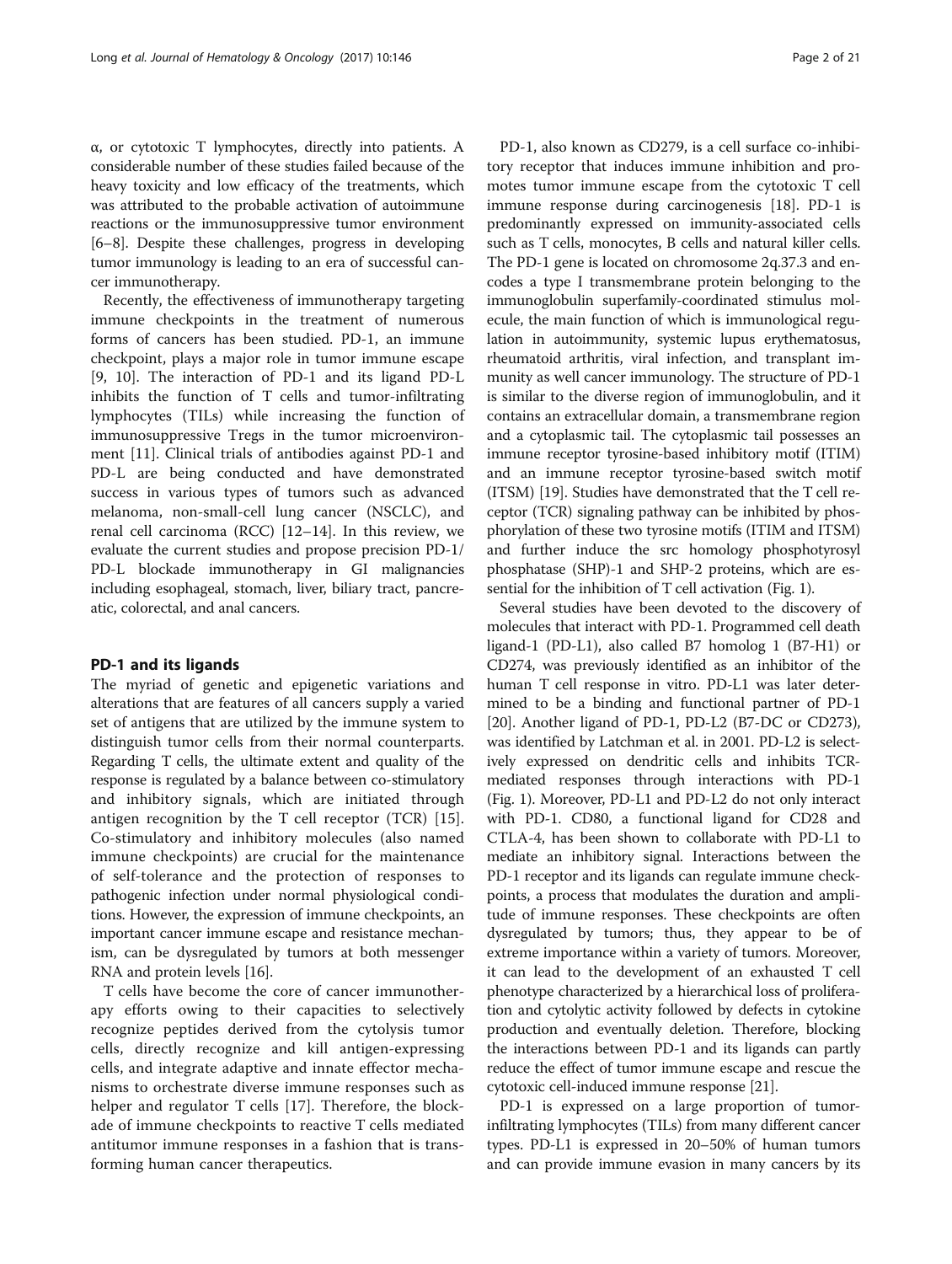<span id="page-2-0"></span>

overexpression (PD-L1 or PD-L2) and an augmented tumor immune response by its (PD-1) abrogated ligand interaction [[22\]](#page-17-0). Based on the crucial role of the PD-1/ PD-L pathway in the reciprocal actions between tumor cells and the host immune response, blocking the PD-1/PD-L pathway has been considered a promising and potent therapeutic strategy in tumor inhibition (Fig. 1).

Since tumors can escape the T cell immune response by expressing inhibitory molecules such as PD-1 or PD-L1, blocking the PD-1/PD-L pathway by interfering with binding between PD-1 and its ligands may become a therapy for the treatment of cancer.

# The lessons learned regarding PD-1/PD-L blockade in GI malignancies

### Esophageal cancer

Ranked as the sixth leading cause of cancer-related morbidity worldwide, esophageal cancer is one of the least studied but most lethal medical conditions [[23](#page-17-0)].

Compared with other solid tumors, esophageal cancer has a very high somatic mutation rate [\[24, 25](#page-17-0)]. The high mutation load in esophageal tumors has been associated with the clinical benefit of PD-1 blockade [[26\]](#page-17-0). Ohigashi and colleagues evaluated the expression of PD-L1/PD-L2 in 41 esophageal cancer patients and found that 43.9% of samples exhibited PD-L1/PD-L2 overexpression [\[27\]](#page-17-0).

Pembrolizumab is a PD-1 inhibitor that blocks the interaction between PD-1 and PD-L1 [[28\]](#page-17-0). Doi et al. conducted a phase I clinical trial designed to evaluate the safety and efficacy of pembrolizumab in patients with  $PD-L1^+$  advanced esophageal carcinoma [[28\]](#page-17-0). PD-L1 expression was assessed using immunohistochemistry (IHC) in tumor or stroma. Of the 23 enrolled patients, the objective response rate (ORR) was 30.4%, and the stable disease (SD) rate was 13.0%. Furthermore, the 6-month and 12-month progression-free survival (PFS) rates were 30.4 and 21.7%, respectively. The authors concluded that pembrolizumab showed meaningful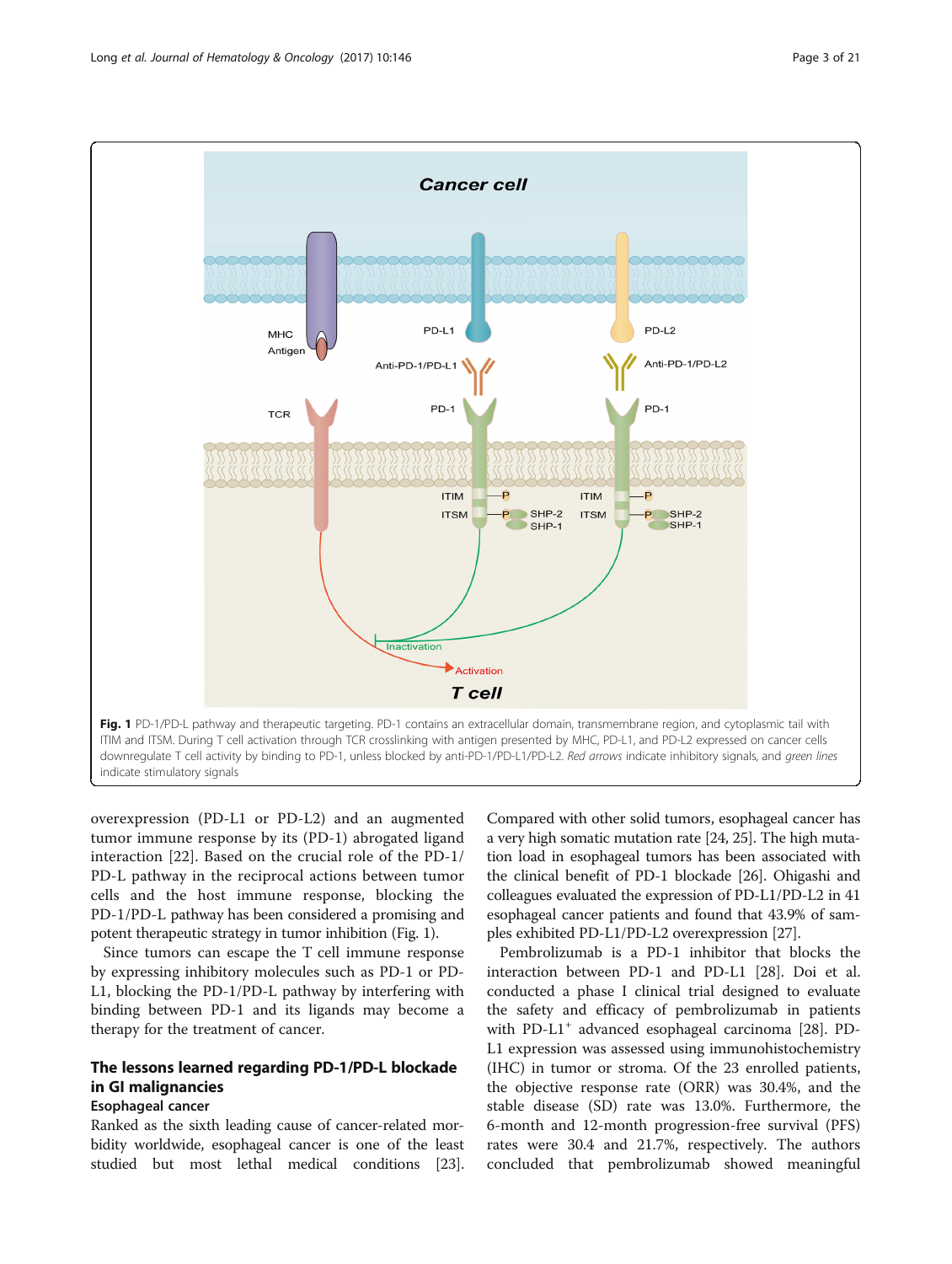activity in patients with  $PD-L1^+$  advanced esophageal carcinoma. Similarly, Kojima et al. conducted a phase II study of nivolumab, a fully humanized IgG4 mAb PD-1 inhibitor, in patients with advanced esophageal cancer [[29\]](#page-17-0). Sixty-five patients with esophageal carcinoma who had previously been treated one or more times and were not pre-selected by PD-L1 status were enrolled in this trial, and 64 patients were evaluable for efficacy. The median overall survival (mOS) was 12.1 months, and 17.2% (11 of 64) patients had an objective response (OR). Nivolumab also demonstrated durable antitumor activity in pretreated esophageal cancer. The ORR of pembrolizumab is almost twice that of nivolumab in esophageal cancer, but the trial populations were different: pembrolizumab was used for  $PD-L1^+$  patients, whereas nivolumab was used for unselected patients. PD-1/PD-L blockade alone or combined with radiotherapy and chemotherapy will be a future research direction in the treatment of advanced esophageal cancer (Table [1\)](#page-4-0).

#### Gastric cancer

The Cancer Genome Atlas network divides gastric cancer (GC) into four molecular subtypes: (1) Epstein-Barr virus (EBV)-positive tumors, (2) microsatellite instable tumors (MSI), (3) genomically stable (GS) tumors, and (4) tumors with chromosomal instability (CIN) [\[30](#page-17-0)]. PD-L1 expression by tumor or tumor-infiltrating immune cells is a general phenomenon in EBV and MSI subtypes, supporting the detection of PD-L1 in these patient populations and the assessment of EBV and MSI status as a key factor in immunotherapy for gastric cancer [[31](#page-17-0), [32\]](#page-17-0). Furthermore, the expression of PD-L1 in cancer cells and the microenvironment may contribute to the development of EBV-associated GC, and PD-L1 overexpression is associated with large tumors, lymph node metastasis, and a poor prognosis in gastric cancer [\[33, 34\]](#page-17-0).

A phase I study of the relationship between PD-L1 expression in advanced gastric cancer patients treated with pembrolizumab and clinical effectiveness was conducted by Muro and colleagues [[35\]](#page-17-0). PD-L1 positivity was determined using a 1% cutoff level for PD-L1 expression in neoplastic cells and contiguous mononuclear inflammatory cells by IHC 22C3 assay. A total of 162 patients were screened for PD-L1 expression, and 65 patients  $(40%)$  were PD-L1<sup>+</sup>; a total of 39 patients enrolled in the trial and 36 patients were evaluable for a response. ORR was 33% by investigator review. These results indicated that pembrolizumab exhibited antitumor activity in PD-L1<sup>+</sup> advanced gastric cancer. Most recently, a clinical phase III trial was conducted to assess the efficacy and safety of nivolumab in patients with unresectable advanced GC/GEC [[36\]](#page-17-0). A total of 493 patients who had failed previous chemotherapy regimens were enrolled. The primary endpoint was OS in the intention-to-treat population. The trial reported that the mOS was 5.32 months among patients with nivolumab versus (vs.) 4.14 months among patients with placebo, and the OS rates at 6 and 12 months were 46.4 vs. 34.7% and 26.6 vs. 10.9%, respectively. The ORR was 11.2% with nivolumab vs. 0% with placebo. The median PFS was 1.61 months with nivolumab vs. 1.45 months with placebo (Table [2\)](#page-5-0).

A number of clinical trials examining PD-1/PD-L blockade combination therapies in advanced gastric cancer have also been performed. The safety and efficacy were investigated for nivolumab as a single agent or in combination with ipilimumab in patients with GC (NCT01928394). Pembrolizumab was evaluated as monotherapy and in combination with cisplatin + 5-fluorouracil in participants with recurrent or metastatic GC/GEC (NCT02335411). Durvalumab monotherapy, durvalumab in combination with tremelimumab, or tremelimumab monotherapy are currently being assessed for the treatment of metastatic or recurrent GC/GEC (NCT02340975).

#### Hepatocellular carcinoma and biliary tract cancer

Hepatocellular carcinoma (HCC) is the most common primary liver malignancy [\[37](#page-17-0)]. The overall prognosis of HCC patients is poor, and the 5-year survival rate is as low as 12% [\[38](#page-17-0), [39](#page-17-0)]. A large portion of patients are ineligible for curative resection or transplantation and can only be treated with locoregional therapy or sorafenib, in part because of the late appearance of symptoms [\[40](#page-17-0)]. The immune escape pathways of HCC are complex, involving perturbations of antigen presentation and immune effector function, disarray of cytokine profiles, and alterations of immune checkpoint molecules [\[41](#page-17-0)–[44](#page-17-0)]. In these mechanisms, PD-1 and PD-L1 play an important role in immune checkpoints. PD-L1 expression ranges from 45 to 100% in HCC samples, and this molecule is highly expressed in tumors and the surrounding antigenpresenting cells [\[45](#page-17-0)–[48](#page-18-0)]. Overexpression of PD-L1 is associated with significantly aggressive clinicopathologic features and shorter disease-free survival compared with patients with lower expression levels [\[47, 49](#page-18-0)]. Therapeutically, PD-L1 blockade was found to inhibit the growth of HCC tumors in a preclinical xenograft model [[50](#page-18-0)].

Nivolumab was evaluated in a HCC-specific phase I/II study [[51](#page-18-0)]. A total of 262 HCC patients were enrolled. A phase I dose-escalation study evaluated nivolumab ( $n = 48$ ), and a phase II dose-expansion study was initiated in four cohorts ( $n = 214$ ): sorafenib intolerant/naïve, sorafenib progressors, HBV infected and hepatitis C infected. During dose escalation, no maximum tolerated dose was reached. In the dose expansion phase, the ORR was 20% and the 9-month OS rate was 74%. The median duration of response (DOR) was 9.9 months, and the disease control rate (DCR) was 64%. ORRs of 21 and 23% were observed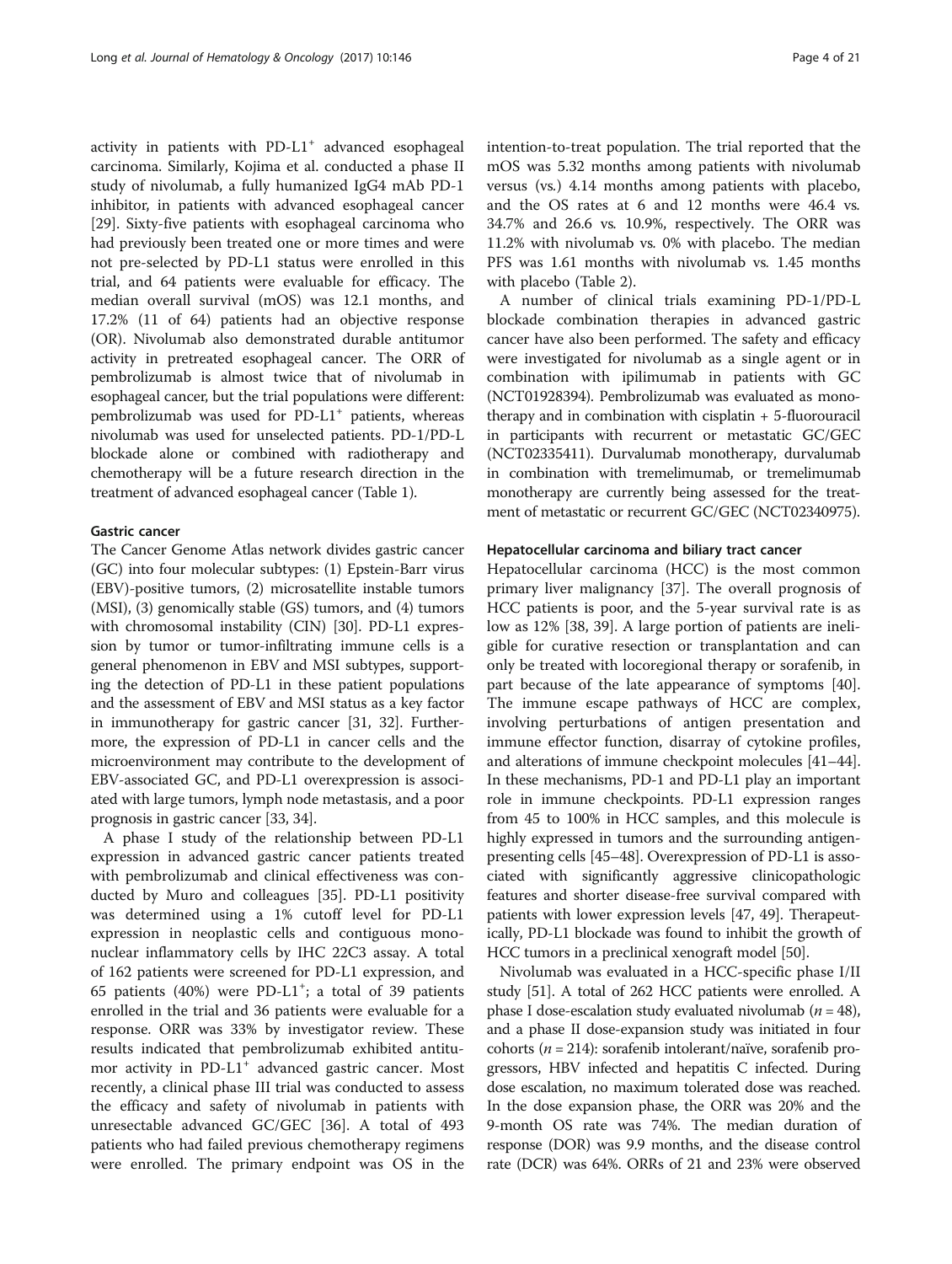<span id="page-4-0"></span>

|                       |                |                        |                                                         |    | Table 1 The key reported clinical trials of of PD-1/PD-L inhibitors in patients with esophageal cancer                            |                                                                                                                                                                                                                                             |                 |
|-----------------------|----------------|------------------------|---------------------------------------------------------|----|-----------------------------------------------------------------------------------------------------------------------------------|---------------------------------------------------------------------------------------------------------------------------------------------------------------------------------------------------------------------------------------------|-----------------|
| umor type Target Drug |                |                        | Phase and identification Sample size Clinical end point |    |                                                                                                                                   | TRAES                                                                                                                                                                                                                                       | Reference       |
|                       |                | PD-1 Nivolumab         | JapicCTI-142422<br>Phase II                             | 64 | ORR 17% (central assessment),<br>53% (investigator assessment)<br>22% (investigator assessment);<br>DCR 42% (central assessment), | All grade 60%, including diarrhea, decreased appetite, Lancet Oncology 2017 [133]<br>lung infection, rash, fatigue; grade 23 17%, including<br>decreased appetite, lung infection, blood creatinine<br>phosphokinase increased, dehydration |                 |
| Y                     | .<br>이         | Nivolumab              | $la$ CCTI-142422<br>Phase II                            | 64 | ORR 17.2%; SD 25.0%; median<br>OS 12.1 m                                                                                          | Drug-related serious AEs 13.8%, including lung<br>infection, dehydration, interstitial lung disease                                                                                                                                         | ASCO 2016 [29]  |
| Y                     | $\overline{P}$ | Pembrolizumab Phase I  | NCT02054806                                             | 23 | PFS rate 30.4%; 12-month PFS<br>rate 21.7%                                                                                        | ORR 30.4%; SD 13.0%; 6-month All grade 39.1%, including decreased appetite; grade<br>3 26%, including decreased lymphocytes                                                                                                                 | ASCO 2016 [28]  |
| Y                     | .<br>아니        | Pembrolizumab Phase Ib | VCT02054806                                             | 23 | ORR 23%; SD 18%; PD 59%                                                                                                           | All grade 26%; grade 3 9%                                                                                                                                                                                                                   | ASCO 2015 [151] |
|                       |                |                        |                                                         |    |                                                                                                                                   |                                                                                                                                                                                                                                             |                 |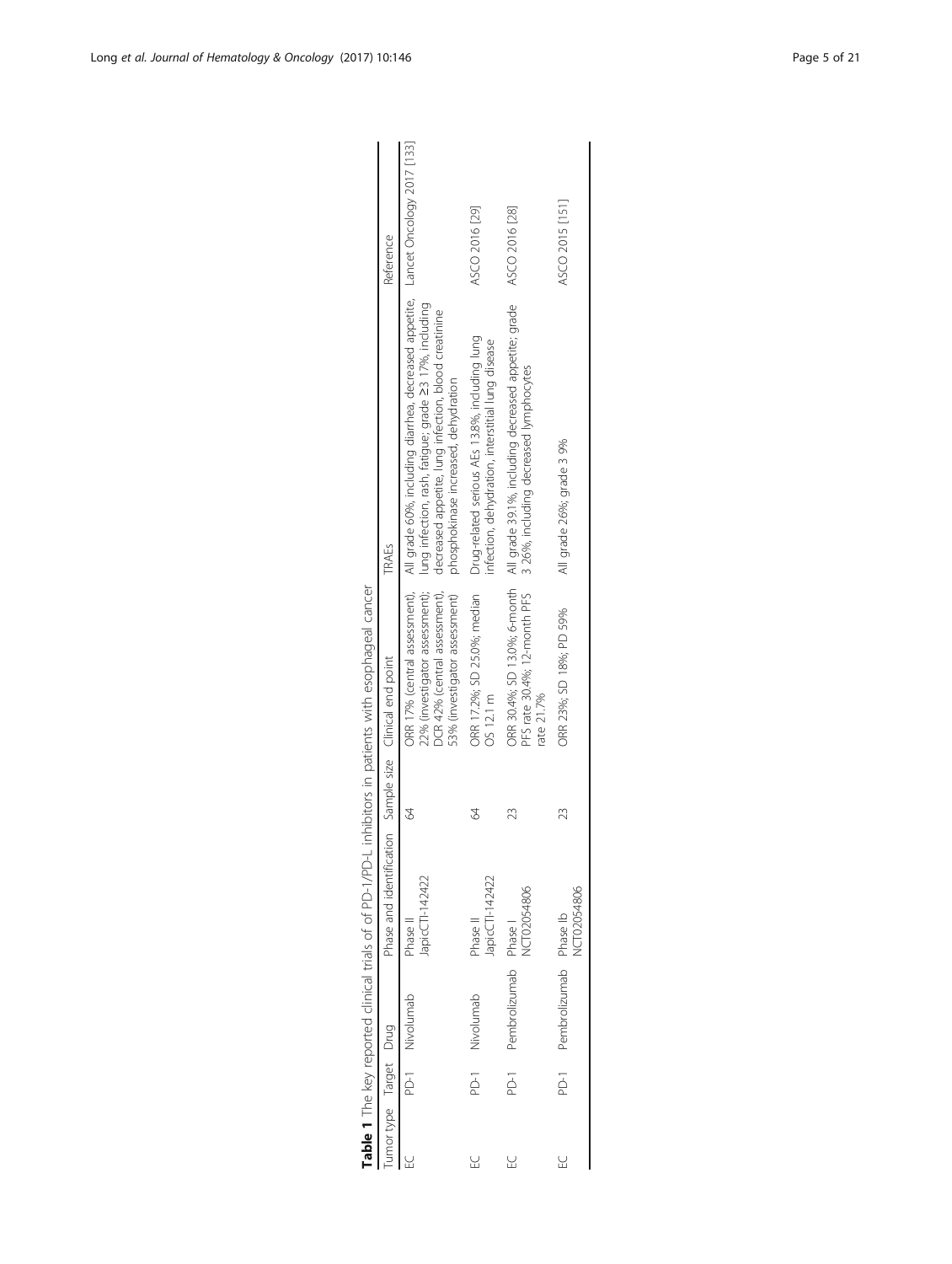<span id="page-5-0"></span>

|               |                   |                                                  |                             |                | Table 2 The key reported clinical trials of of PD-1/PD-L inhibitors in patients with gastric cancer                                                                                                                                                                                                                                                                                                                                                          |                                                                                                                                                                                                                                                                             |                              |
|---------------|-------------------|--------------------------------------------------|-----------------------------|----------------|--------------------------------------------------------------------------------------------------------------------------------------------------------------------------------------------------------------------------------------------------------------------------------------------------------------------------------------------------------------------------------------------------------------------------------------------------------------|-----------------------------------------------------------------------------------------------------------------------------------------------------------------------------------------------------------------------------------------------------------------------------|------------------------------|
| Tumor<br>type | Target            | Drug                                             | identification<br>Phase and | Sample<br>size | Clinical end point                                                                                                                                                                                                                                                                                                                                                                                                                                           | TRAES                                                                                                                                                                                                                                                                       | Reference                    |
| GC/GEC        | PD-1              | Nivolumab                                        | NCT02267343<br>Phase III    | 493            | (placebo); median OS 5.32 months (nivolumab),<br>ORR 11.2% (nivolumab), 0% (placebo); median<br>PFS 1.61 months (nivolumab), 1.45 months<br>4.14 months (placebo)                                                                                                                                                                                                                                                                                            | Grade 23 11.5% (nivolumab), 5.5% (placebo)                                                                                                                                                                                                                                  | ASCO 2017 [36]               |
| GC/GEC        | PD-1              | Nivolumab                                        | NCT01928394<br>Phase I/II   | $50\,$         | median DOR 7.1 months; median OS 6.8 months;<br>ORR 12% (all), 18% (PD-L1 <sup>+</sup> ), 12% (PD-L1 <sup>-</sup> );<br>12-month OS rate 38%                                                                                                                                                                                                                                                                                                                 | All grade: 66%; grades 3-4 14%, including<br>hypothyroidism, increased aspartate and<br>pneumonitis, fatigue, diarrhea, vomiting,<br>alanine aminotransferase and alkaline<br>phosphatase levels.                                                                           | ASCO 2016 [78]               |
| GC/GEC        | PD-L1             | Avelumab                                         | NCT01772004<br>Phase I      | 75             | ORR 15% (2 line group), 7% (switch-maintenance<br>group); median PFS in 2 line group 36.0 weeks<br>switch-maintenance group 17.6 weeks (PD-L1+),<br>(PD-L1 <sup>+</sup> ), 11.6 weeks (PD-L1 <sup>-</sup> ); median PFS in<br>11.6 weeks (PD-L1 <sup>-</sup> )                                                                                                                                                                                               | 12.0%, including fatigue, thrombocytopenia,<br>infusion-related reaction; grade 23 TR-TEAE<br>TR-TEAEs of any grade 62.7%, including<br>and anemia                                                                                                                          | ASCO 2016 [152]              |
| 8             | $\bar{\triangle}$ | Pembrolizumab                                    | NCT02335411<br>Phase II     | 259            | with PD-L1+), 6.9% (4 line with PD-L1+); SD 17%;<br>ORR 11.2% (all), 14.9% (3 line), 7.2% (4 line),<br>15.5% (PD-L1 <sup>+</sup> ), 5.5% (PD-L1 <sup>-</sup> ), 21.3% (3 line<br>PD 55.6%; Median DOR: 8.1 months                                                                                                                                                                                                                                            | Grades 3-5 16.6%                                                                                                                                                                                                                                                            | ASCO 2017 [153]              |
| Y             | PD-1              | Pembrolizumab +<br>5-fluorouracil +<br>cisplatin | NCT02335411<br>Phase II     | 25             | 4.6 months (PD-L1 <sup>+</sup> ), 5.4 months (PD-L1 <sup>-</sup> ); median<br>SD 32%; PD 55.6%; median DOR 4.6 months (all),<br>ORR 60% (all), 68.8% (PD-L1+), 37.5% (PD-L1-);<br>PFS 6.6 months; median OS13.8 months                                                                                                                                                                                                                                       | Grades 3-476%                                                                                                                                                                                                                                                               | ASCO 2017 [154]              |
| Y             | PD-1              | Pembrolizumab                                    | NCT01848834<br>Phase I      | 36             | ORR 22% (central review), 33% (investigator review)                                                                                                                                                                                                                                                                                                                                                                                                          | appetite, hypothyroidism, pruritus and arthralgia;<br>hypothyroidism, peripheral sensory neuropathy,<br>Any grade 67%, including fatigue, decreased<br>5 (13%) patients had a total of 6 grades 3-4<br>TRAEs, including fatigue, pemphigoid,<br>pneumonitis.                | Lancet Oncology<br>2016 [35] |
| Y             | PD-1              | nivolumab +<br>Nivolumab;<br>pilimumab           | NCT01928394<br>Phase I/II   | 54             | OCR 38%; 12-month OS rate 36% (nivolumab 3 mg/kg),<br>34% (nivolumab 1 mg/kg + ipilimumab 3 mg/kg), NA<br>(nivolumab 3 mg/kg + ipilimumab 1 mg/kg); median<br>(nivolumab 1 mg/kg + ipilimumab 3 mg/kg), 4.8<br>months (nivolumab 3 mg/kg + ipilimumab 1 mg/kg)<br>(nivolumab 1 mg/kg + ipilimumab 3 mg/kg),<br>10% (nivolumab 3 mg/kg + ipilimumab 1 mg/kg);<br>OS 5.0 months (nivolumab 3 mg/kg), 6.9 months<br>ORR 16% (all), 14% (nivolumab 3 mg/kg), 26% | 75% (nivolumab 3 mg/kg + ipilimumab 1 mg/kg);<br>27% (nivolumab 3 mg/kg + ipilimumab 1 mg/kg)<br>(nivolumab 1 mg/kg + ipilimumab 3 mg/kg)<br>(nivolumab 1 mg/kg + ipilimumab 3 mg/kg)<br>grades 3-4: 17% (nivolumab 3 mg/kg), 45%<br>Any grade 70% (nivolumab 3 mg/kg), 84% | ASCO 2016 [155]              |
| Y             | PD-1              | Pembrolizumab                                    | NCT01848834<br>Phase I      | 59             |                                                                                                                                                                                                                                                                                                                                                                                                                                                              | including peripheral sensory neuropathy, fatigue,<br>4 patients experienced 5 total grades 3-5 TRAEs,                                                                                                                                                                       | ASCO 2015 [156]              |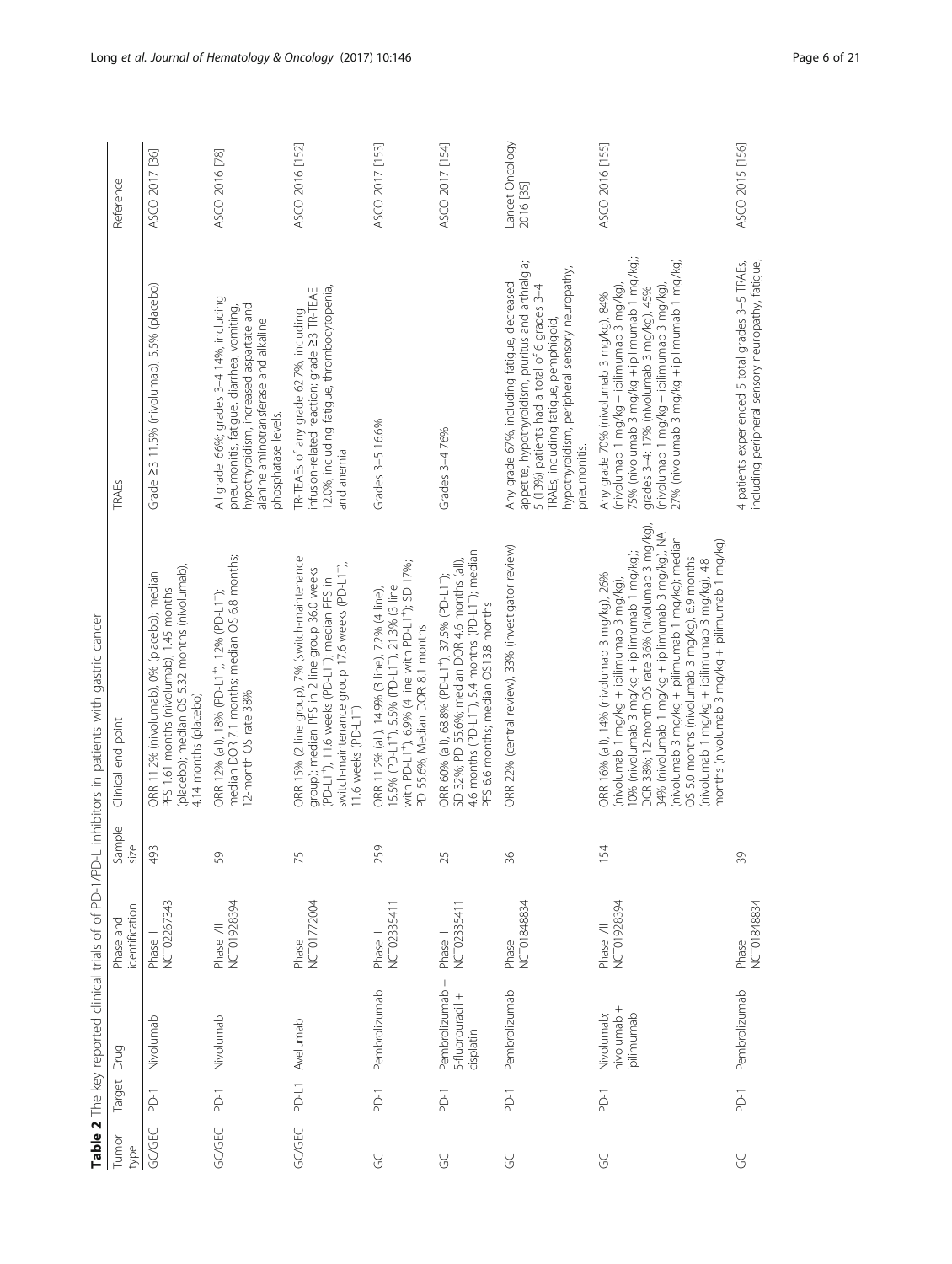| S                                      |  |
|----------------------------------------|--|
|                                        |  |
|                                        |  |
|                                        |  |
| ζ                                      |  |
|                                        |  |
|                                        |  |
| i                                      |  |
|                                        |  |
|                                        |  |
|                                        |  |
|                                        |  |
|                                        |  |
| J                                      |  |
|                                        |  |
|                                        |  |
|                                        |  |
|                                        |  |
|                                        |  |
| j                                      |  |
|                                        |  |
|                                        |  |
| ニュンション                                 |  |
|                                        |  |
|                                        |  |
|                                        |  |
| ī                                      |  |
| J                                      |  |
|                                        |  |
|                                        |  |
|                                        |  |
|                                        |  |
| Ì<br>Į                                 |  |
|                                        |  |
|                                        |  |
| $\overline{ }$                         |  |
|                                        |  |
| 5<br>-<br>-                            |  |
|                                        |  |
| 5)<br>5)                               |  |
|                                        |  |
|                                        |  |
| A clinicial t<br>J<br>5                |  |
| $\frac{1}{2}$                          |  |
| ١                                      |  |
|                                        |  |
|                                        |  |
|                                        |  |
|                                        |  |
|                                        |  |
| l                                      |  |
| $\frac{1}{2}$                          |  |
| ֧֦֧֦֧֦֧֦֧֦֧֦֧֧֦֧֦֧֦֧֧֦֧֦֧֦֧֧֛֓֝֝֝֝֜֜֜֜ |  |
|                                        |  |
|                                        |  |
|                                        |  |

| ASCO 2013 [134] | Grades 3-4 (multiple cancer types) 39%                                                                                                  | PR 1 patient                                                                                                                                                               | Phase  <br>NCT01375842        | PD-L1 Atezolizumab | Y |
|-----------------|-----------------------------------------------------------------------------------------------------------------------------------------|----------------------------------------------------------------------------------------------------------------------------------------------------------------------------|-------------------------------|--------------------|---|
| ASCO 2014 [61]  | Any grade (multiple cancer types) 33%, including<br>atigue, nausea, rash, vomiting, and pyrexia;<br>grade 23 (multiple cancer types) 7% | ORR 25%                                                                                                                                                                    | <b>JCT01693562</b><br>Phase I | PD-L1 Durvalumab   | Y |
|                 | All grades 90.9%, including infusion-related reactions, ASCO 2015 [129]<br>hyperthyroidism, and pruritus                                | PR 3 patients                                                                                                                                                              | Phase  <br>NCT01943461        | Avelumab<br>PD-L1  | Y |
|                 | decreased appetite, hypoxia, and pneumonitis; 1                                                                                         | median DOR 24 weeks; 6-month PFS rate 24%; 6-month patient experienced drug-related death (hypoxia)<br>ORR 22% (central review), 33% (investigator review);<br>OS rate 69% |                               |                    |   |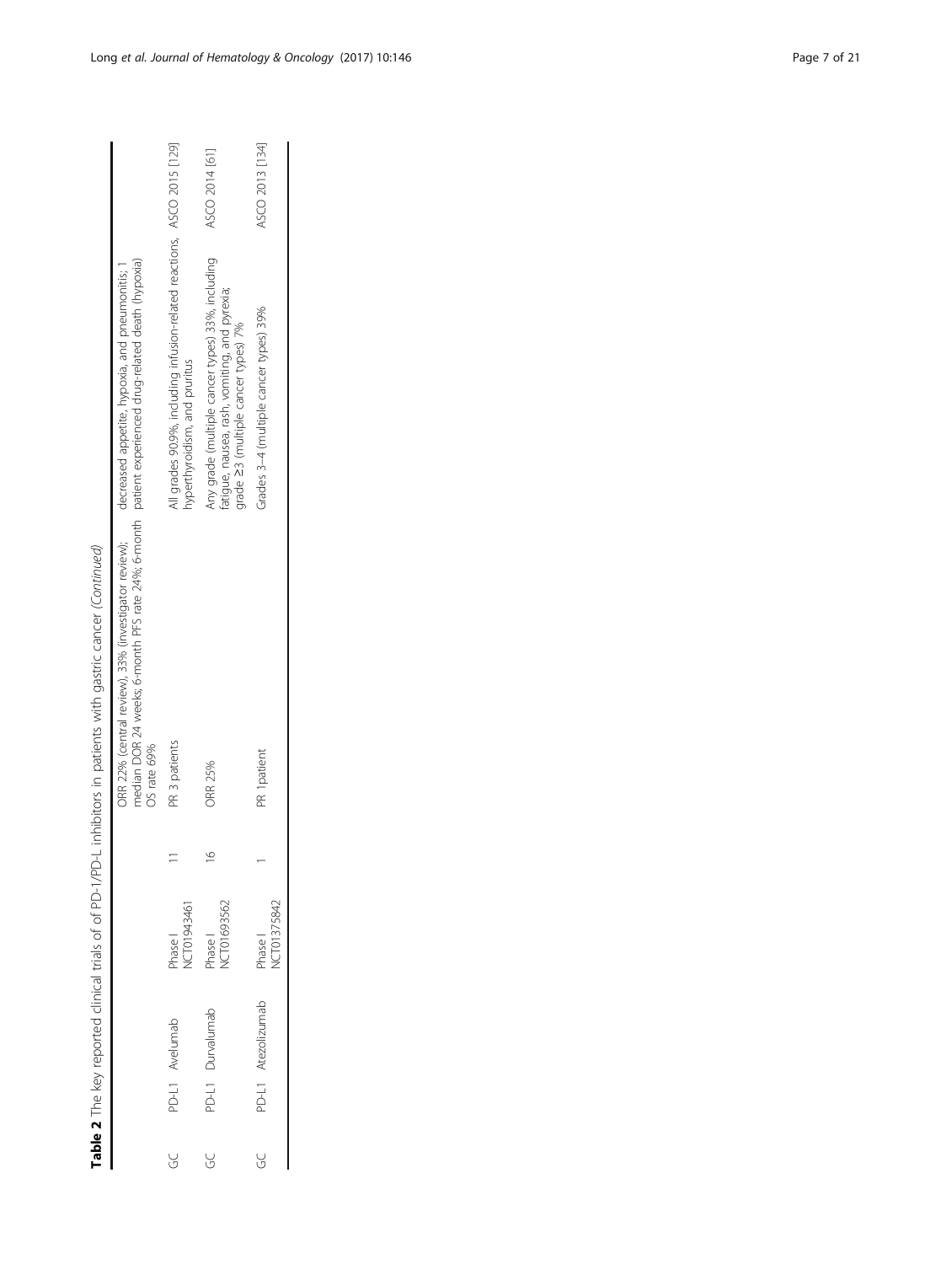in the uninfected sorafenib-treated and intolerant/naive patients, respectively (Table [3\)](#page-8-0).

To further increase the anti-tumor response, it is likewise necessary to disrupt the HCC-associated immune tolerance using combination approaches. Chen et al. reported that sorafenib promoted anti-tumor immunity by reducing PD-1<sup>−</sup> and Treg<sup>−</sup> -mediated immunosuppression in a mouse model [[52\]](#page-18-0). Nivolumab combined with ipilimumab, another immune checkpoint antibody, is currently being investigated in patients with advanced liver cancer (NCT01658878). Clinical trials of PD-1/PD-L1 blockade combined with molecular targeting are also in progress, such as pembrolizumab plus lenvatinib, a multiple receptor tyrosine kinase inhibitor that works by blocking certain proteins from helping tumor cells divide and grow (NCT03006926), and nivolumab plus galunisertib, a small molecule inhibitor that blocks the transforming growth factor-beta signaling pathway, which plays an important role in epithelial-mesenchymal transition of tumors (NCT02423343).

The expression of PD-L1 was upregulated in intrahepatic cholangiocarcinoma (ICC) tumor tissue and was found to be associated with poor survival, suggesting that PD-1/-L1 inhibitors may serve as adjuvant therapy [[53, 54\]](#page-18-0). In the phase 1 study evaluating pembrolizumab monotherapy for patients with advanced biliary tract cancer (BTC), 24 patients with PD-L1-positive BTC were recruited [\[55\]](#page-18-0). The ORR was 17%, and 17% patients had PD. The median DOR was not reached, and the therapy was well tolerated (Table [3](#page-8-0)).

### Pancreatic cancer

Despite a deep understanding of the genetic mechanisms underlying pancreatic cancer (PC), current therapies for this malignancy are still limited [\[56\]](#page-18-0). The immunosuppressive environment surrounding pancreatic tumor appears to be one of major obstacles to the development of successful therapies for this fatal disease [\[57](#page-18-0)]. Advances in our understanding of the coordinated activation and immune suppressive mechanisms in PC have led to immunotherapy as a promising approach [\[58\]](#page-18-0). In the field of immunocheckpoint inhibitors, CTLA-4 and PD-L1 inhibitors have been studied in PC patients in two clinical trials. A study of ipilumumab, a CTLA-4 inhibitor, in 27 patients with advanced PC was performed [[59\]](#page-18-0). There were no responders, but one patient experienced a delayed response after initial progressive disease. Similarly, no objective response (complete or partial response) was observed in 14 PC patients treated with MDX1105-01, an anti-PD-L1 antibody [[60](#page-18-0)]. Although only a small number of patients received treatment in two trials, the efficacy of immunotherapy for PC has been questioned with such a low response rate. Fortunately, another immunocheckpoint inhibitor, durvalumab, showed activity against PC [[61\]](#page-18-0). The 12-week DCR was 21% (6 of 29 patients), and the ORR was 7% (2 of 29 patients). However, the response rate remains discouraging and may be improved by combination therapy (Table [4](#page-9-0)).

### Colorectal cancer

The majority of colorectal cancers (CRCs) develop through a CIN pathway, and approximately 15% show defective mismatch repair (dMMR), which can be measured by either the presence of MSI9 or by the lack of DNA mismatch repair proteins [[62](#page-18-0), [63](#page-18-0)]. dMMR tumors can have MSI (also called MSI-high) and a somatic mutation frequency more than 10 to 100 times those of proficient MMR (pMMR) tumors [[64, 65](#page-18-0)]. Many studies have shown that dMMR predicts responsiveness to the immune checkpoint blockade [[66, 67\]](#page-18-0).

The clinical activity of immune checkpoint blockade with pembrolizuma was evaluated in a phase II study conducted by Le and colleagues [[68](#page-18-0)]. Pembrolizumab was administered to 28 patients with dMMR CRCs and 25 patients with pMMR CRCs. In the dMMR group, the ORR was 50% (14 of 28 patients) and the DCR was 89% (25 of 28 patients). In the pMMR group, 0 of 25 patients (0%) had an objective response, and 4 of 25 patients (16%) had disease control. The median OS was not reached for dMMR and at 6 months for pMMR. For dMMR CRC, the 24-month PFS was 61% and the 24-month OS was 66%. This study suggests that dMMR can be used as a predictor of the clinical benefits of pembrolizumab. However, it is regrettable that patients with pMMR CRCs showed inferior immunotherapy results.

An important phase II study evaluating the clinical activity of nivolumab in patients with dMMR/MSI-H mCRC was reported at the 2017 Gastrointestinal Cancers Symposium of the American Society of Clinical Oncology (ASCO) [[69\]](#page-18-0). Seventy-four patients were treated with nivolumab. The primary endpoint was ORR assessed by the investigator (INV), and the secondary endpoint was ORR assessed by an independent radiology review committee (IRRC). The ORRs were 31% (INV) and 27% (IRRC), and the DCRs were 69% (INV) and 62% (IRRC). The median time to response was approximately 2.7 months (INV/IRRC). Responses were observed in dMMR/MSI-H mCRC patients regardless of the BRAF or KRAS mutation status, tumor PD-L1 expression level and with or without a clinical history of Lynch syndrome.

In these trials, PD-1 inhibitor demonstrated clear efficacy in patients with MSI-H CRC; however, MSS CRC patients still had a low response to PD-1 inhibitor. Fortunately, preclinical studies performed in mice have shown that MEK inhibitors lead to the upregulation of MHC I on tumor cells, inducing T cell infiltration and enhancing PD-L1 activity [[70](#page-18-0)]. Therefore, Bendell and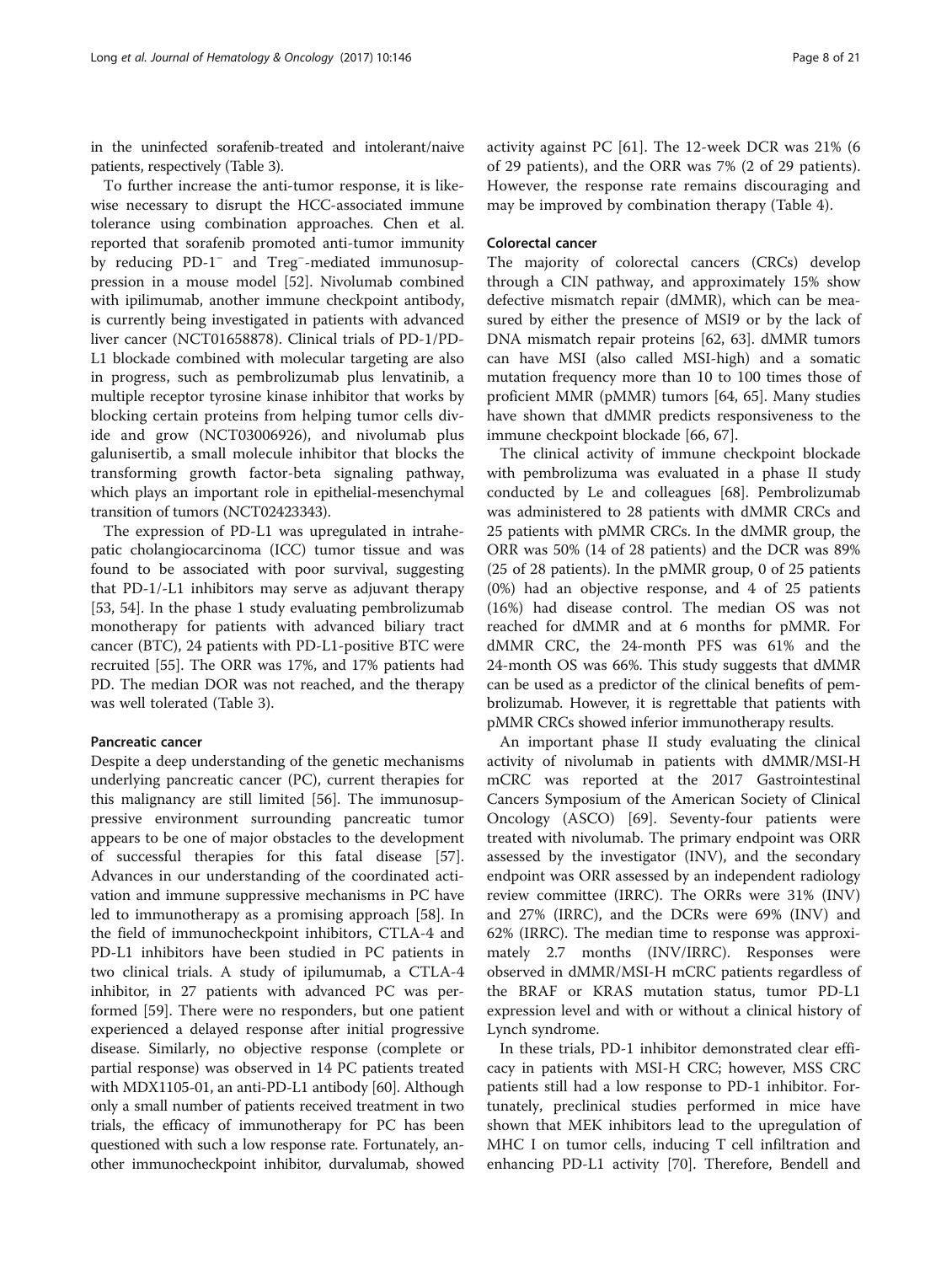<span id="page-8-0"></span>

|               |             |                             | Table 3 The key reported clinical trials of of PD-1/PD-L |                 | inhibitors in patients with hepatocellular carcinoma and biliary tract cancer                                                                                                                                                        |                                                                                                                                                                        |                              |
|---------------|-------------|-----------------------------|----------------------------------------------------------|-----------------|--------------------------------------------------------------------------------------------------------------------------------------------------------------------------------------------------------------------------------------|------------------------------------------------------------------------------------------------------------------------------------------------------------------------|------------------------------|
| Tumor<br>type | Target Drug |                             | identification<br>Phase and                              | Sample<br>size  | Clinical end point                                                                                                                                                                                                                   | TRAES                                                                                                                                                                  | Reference                    |
| š             |             | PD-L1 Durvalumab            | Phase I/II<br>NCT01693562                                | 39              | 9-month OS rate 62.3%; 12-month OS rate 56.4%<br>ORR 10.3%; DCR 33.3%; median OS 13.2 months;                                                                                                                                        | Grades 3-4 20.0%, including elevated AST and elevated ALT. [131]<br>All grades 80.0%, including fatigue, pruritus, elevated AST;                                       | ASCO 2017                    |
| ¥             |             | PD-1 Nivolumab              | NCT01658878<br>Phase I/II                                | 262             | ORR 23% (sorafenib-naive), 16-19% (sorafenib-<br>12- month OS rate 73% (sorafenib-naive), 60%<br>experienced); DCR 63% (sorafenib-naive);<br>(sorafenib-experienced)                                                                 | All grade 77%; Grade 23 23.5%, including elevated AST<br>and elevated ALT.                                                                                             | ASCO 2017<br>$[157]$         |
| YY            |             | PD-1 Nivolumab              | NCT01658878<br>Phase I/II                                | 262             | ORR 20% (dose expansion phase), 23% (sorafenib- Grades 3-4 20%<br>(dose expansion phase); 9-month OS rate 74%<br>9.9 months (dose expansion phase), DCR 64%<br>naive), 21% sorafenib-treated); median DOR:<br>(dose expansion phase) |                                                                                                                                                                        | ASCO 2017<br>[158]           |
| у<br>У        |             | PD-1 Nivolumab              | NCT01658878<br>Phase I/II                                | 48              | ORR 15%; median OS 15.1 months; median<br>DOR 23.7 months; 12-month OS rate 59%;<br>8-month OS rate 48%                                                                                                                              | 3-4 20%, including AST increase, lipase and ALT increase<br>All grade 77%, including rash and AST increase; Grades                                                     | ASCO 2016<br>[159]           |
| YY            |             | PD-1 Nivolumab              | Phase I/II<br>NCT01658878                                | 39              | ORR 23%; CR 5%; PR 18%; 6-month OS rate 72%                                                                                                                                                                                          | Any grade 71%, including AST increase, amylase increase,<br>rash, ALT and lipase increase; grades 3-4 17%, including<br>AST increase, ALT increase and lipase increase | ASCO 2015<br>$[160]$         |
| ¥             |             | PD-L1 Durvalumab            | Phase I/II<br>NCT01693562                                | $\overline{21}$ | 12-month DCR 21%                                                                                                                                                                                                                     | Any grade (multiple cancer types) 33%, including fatigue,<br>nasea, rash, vomiting, and pyrexia; grade 23 (multiple<br>cancer types) 7%                                | ASCO 2014<br>$\overline{51}$ |
| <b>DLE</b>    |             | PD-1 Pembrolizumab Phase Ib | NCT02054806                                              | 24              | ORR 17%; SD 17%; PD 17%                                                                                                                                                                                                              | All grade 63%, including pyrexia and nausea; grades<br>3-4 17%, including anemia, autoimmune hemolytic<br>anemia, colitis, and dermatitis                              | ECCO 2015<br>[55]            |
|               |             |                             |                                                          |                 |                                                                                                                                                                                                                                      |                                                                                                                                                                        |                              |

**Table 3** The key reported clinical trials of of PD-1/PD-L inhibitors in patients with hepatocellular carcinoma and biliary tract cancer  $\frac{1}{3}$  $\cdot$  $\ddot{\cdot}$ ∝ :ا:⊾ لہ Ŀ,  $\frac{1}{2}$ j. ے<br>مط J,  $\frac{1}{4}$  $\cdot$ <sup>9</sup> of of DD-1/BD-Lipbibito  $\frac{1}{2}$ ्रे  $\ddot{z}$  $\tilde{\mathcal{L}}$  $\frac{1}{2}$  $\alpha$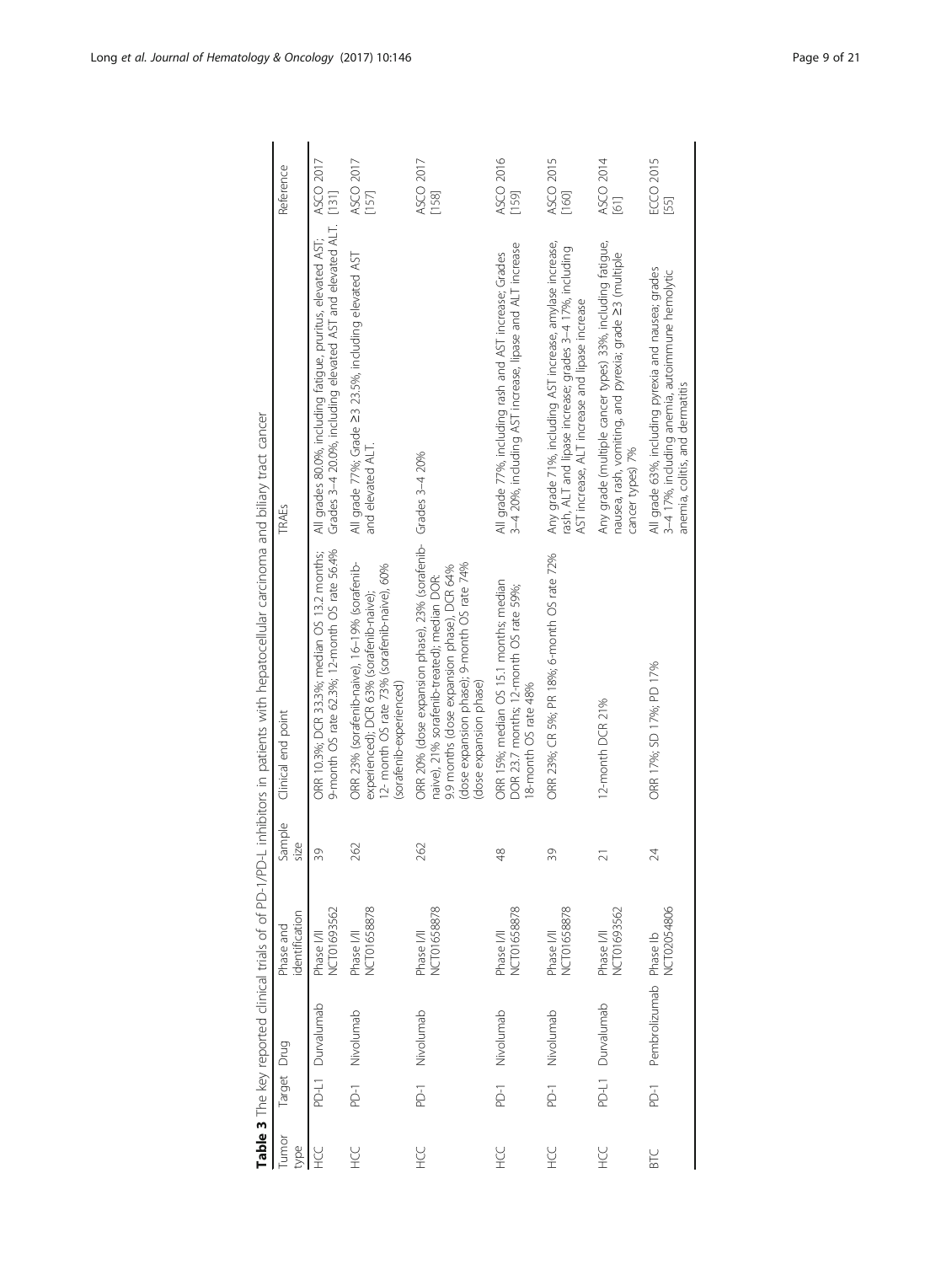<span id="page-9-0"></span>

|  |  | <b>Table 4</b> The key reported clinical trials of PD-1/PD-L inhibitors in patients with pancreatic cancer |  |
|--|--|------------------------------------------------------------------------------------------------------------|--|
|--|--|------------------------------------------------------------------------------------------------------------|--|

| Tumor<br>type | Target Drug |                       | Phase and<br>identification | Sample<br>size | Clinical end<br>point | <b>TRAES</b>                                                                                                                                                                     | Reference                                   |
|---------------|-------------|-----------------------|-----------------------------|----------------|-----------------------|----------------------------------------------------------------------------------------------------------------------------------------------------------------------------------|---------------------------------------------|
| PC.           | $PD-11$     | Durvalumab Phase I/II | NCT01693562                 | 29             | <b>DCR 21%</b>        | ORR 7%; 12-week Any grade (multiple cancer types) 33%, ASCO 2014 [61]<br>including fatigue, nausea, rash, vomiting,<br>and pyrexia; grade $\geq$ 3 (multiple cancer<br>types) 7% |                                             |
| PC.           | $PD-11$     | MDX1105-01 Phase I    |                             | 14             | ORR 0%                | Grades 3-4 (multiple cancer types) 9%                                                                                                                                            | The New England<br>Journal of Medicine [60] |

colleagues conducted a clinical trial combining cobimetinib (a MEK inhibitor) and atezolizumab in 23 CRC patients, and the ORR was 17% [[70\]](#page-18-0). Four patients had a partial response, of which three patients were pMMR and one patient was unknown; five patients had SD. The combination of PD-L1 blockade and MEK inhibitors showed a benefit for MSS patients, providing a new immunotherapy method for MSS tumors (Table [5\)](#page-10-0).

# Anal cancer

Anal cancer accounts for 2–3% of GI cancers, including squamous cell carcinomas (SCCs), adenocarcinomas, basal cell carcinomas, melanomas and gastrointestinal stromal tumors (GIST) [\[71](#page-18-0)]. As the most common malignancy of anal cancer, anal cancer SCC is a rare malignancy associated with infection by human papillomavirus (HPV). Approximately 90% of anal cancers are attributable to HPV infection, and further risk factors for the development of this disease are linked to immune inhibition and autoimmune disorders [\[72](#page-18-0)]. Moreover, intratumoral HPV oncoproteins (E6 and E7) upregulate immune checkpoint proteins such as PD-1 to evade immune-mediated cytotoxicity. Therefore, the anti-PD-1 antibody possibly has potent antitumor effectiveness in anal cancer.

NCT02314169 explored the use of the anti-PD-1 antibody nivolumab for the treatment of metastatic SCC of anal cancer [[73](#page-18-0)]. According to the phase 2 results, 37 patients were enrolled and analyzed, all patients received at least one dose of nivolumab and 9 (24%) patients had responses (2 had a complete response and 7 had a partial response). The median PFS was 4.1 months. The 6-month PFS was 38%. The median OS was 11.5 months, and the estimated 1-year OS was 48%. These outcomes indicate that immune checkpoint blockade appears to be a promising approach for patients with SCC of anal cancer. In trial NCT 02314169, all the patients had HPV infection. The high prevalence and association of HPV with anal cancers led to the postulate that the viral interaction of host tumor cells and the surrounding microenvironment could affect immune responses to immune checkpoint inhibitors (Table [6](#page-11-0)).

# The road toward PD-1/PD-L blockade precision therapy

Precision medicine is broadly defined as "an emerging approach for disease treatment and prevention that takes into account individual variability in genes, environment, and lifestyle for each person" [\[74](#page-18-0)]. In the last 5 years, anti-PD-1/PD-L immune checkpoint antibodies have achieved impressive successes in GI cancers [\[75](#page-18-0)]. However, a considerable proportion of cancer patients did not respond to PD-1/PD-L, and the drug was not widely available in cancer patients due to its high price. These limitations resulted in challenges for clinical oncologists to develop safer, cheaper and more effective PD-1/PD-L immunotherapies for individual patients, targeting PD-1/ PD-L toward precision immunotherapy (Fig. [2\)](#page-11-0).

# Precision of PD-1/PD-L inhibitor consumers Screening of the population suitable for PD-1/PD-L inhibitors

PD-L1 and PD-L2 expression Patients with increased tumor cell and TIL expression of PD-L1 have demonstrated trends toward increased rates of a response to anti-PD1/PD-L1 inhibitors across various clinical trials [[76\]](#page-18-0). However, the detection of PD-L1-negative expression by IHC does not imply a lack of response. Many patients defined as PD-L1-negative using such a biomarker also benefit from PD-1/PD-L inhibitor treatment [\[77, 78\]](#page-18-0). Consequently, PD-1/PD-L inhibitors that utilize PD-L1 as an exclusive predictive biomarker are questionable due to many factors [[79](#page-18-0)]. First, the expression of PD-L1 in the tumor has been shown to undergo dynamic changes in different stages of the disease, so the results may be affected by the time of biopsy [[76](#page-18-0)]. Second, there may be considerable heterogeneity in PD-L1 expression within the same cancer as well as between cancer sites, and thus multi-regional sampling is taken into account [\[79](#page-18-0)]. Third, PD-L1 expression may not occur simultaneously in immune cells and/or cancer cells [\[80\]](#page-18-0). In addition, the cutoff valve of PD-L1 positivity has been defined in different studies, thereby altering the prevalence [[81](#page-18-0), [82\]](#page-18-0). Finally, different researchers may use different antibodies and experimental techniques, further affecting interpretations of the results [\[83, 84\]](#page-18-0). Based on the above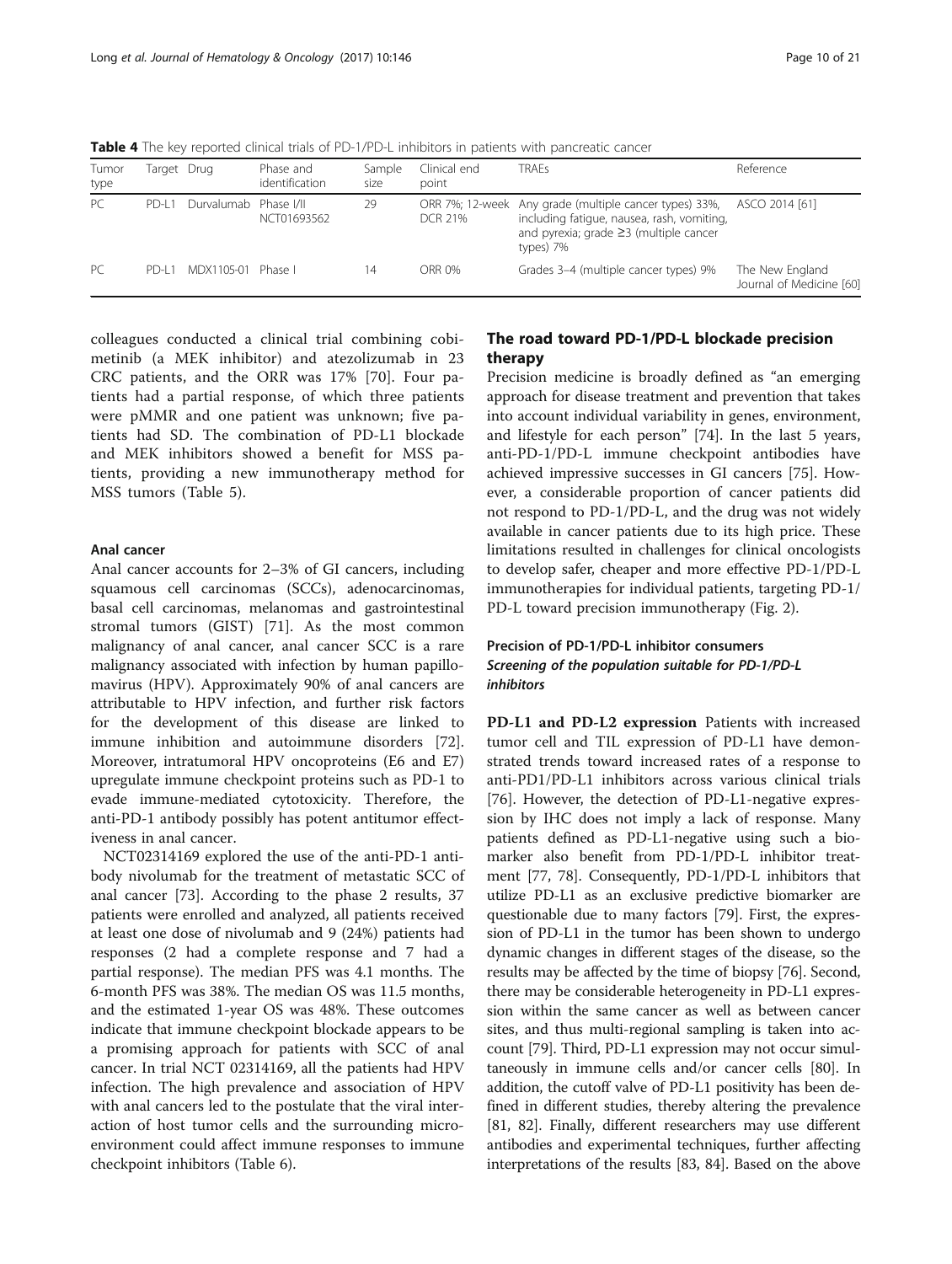<span id="page-10-0"></span>

|               |                | Table 5 The key reported clinical trials of of PD-1/PD- |                              |                | -L inhibitors in patients with colorectal cancer                                                                                                                                                                                                                                                                    |                                                                                                                                                                                                                                            |                        |
|---------------|----------------|---------------------------------------------------------|------------------------------|----------------|---------------------------------------------------------------------------------------------------------------------------------------------------------------------------------------------------------------------------------------------------------------------------------------------------------------------|--------------------------------------------------------------------------------------------------------------------------------------------------------------------------------------------------------------------------------------------|------------------------|
| Tumor<br>type | Target         | Drug                                                    | identification<br>Phase and  | Sample<br>size | Clinical end point                                                                                                                                                                                                                                                                                                  | TRAES                                                                                                                                                                                                                                      | Reference              |
| E             | PD-1           | Pembrolizumab +<br>nFOLFOX6                             | Phase II<br>NCT02375672      | $\infty$       | ORR 53%; SD 47%; 8-week DCR 100%; median<br>PFS: not reached                                                                                                                                                                                                                                                        | Grades 3-4 36.7% (pembrolizumab + mFOLFOX6),<br>13.2% (pembrolizumab alone)                                                                                                                                                                | 2017<br>ASCO:<br>[161] |
| GRC           | PD-1           | Pembrolizumab                                           | Electronic medical<br>record | $\overline{0}$ | ORR 52%; CR 5%; PR 47%; SD 16%; DCR 68%;<br>median OS 16.1 months; 12-month OS rate<br>79%; median PFS not reached; 12-month<br>PFS rate 54%                                                                                                                                                                        | Data not available                                                                                                                                                                                                                         | ASCO 2017<br>[162]     |
| GRC           | PD-1           | Nivolumab +<br>ipilimumab                               | NCT02060188<br>Phase II      | 27             | medians for DOR, PFS and OS: not reached<br>ORR 41%; SD 52%; DCR (212 weeks) 78%;                                                                                                                                                                                                                                   | Grades 3-4 37%                                                                                                                                                                                                                             | ASCO 2017<br>[163]     |
| GRC           | $\bar{P}$      | Nivolumab                                               | NCT02060188<br>Phase II      | 74             | 45.6% (IRRC); median OS not reached; DOR<br>ORR 31% (INV), 27% (IRRC); DCR 69% (INV),<br>62% (IRRC); 12-month PFS rate 8.4% (INV),<br>not reached; 6-month OS rate 83.4%;<br>12-month OS rate 73.8%                                                                                                                 | Grades 3-4 20%                                                                                                                                                                                                                             | ASCO 2017<br>[69]      |
| GRC           | PD-1           | Pembrolizumab                                           | Phase II<br>NCT01876511      | 53             | eached (dMMR); 2.4 months (pMMR); median<br>OS: not reached (dMMR); 6 months (pMMR)<br>ORR 50% (dMMR), 0% (pMMR); DCR 89%<br>(dMMR), 16% (pMMR); median PFS: not                                                                                                                                                    | Data not available                                                                                                                                                                                                                         | ASCO 2016<br>[68]      |
| E             | PD-L1          | Atezolizumab +<br>cobimetinib                           | NCT01988896<br>Phase I       | 23             | ORR 17%                                                                                                                                                                                                                                                                                                             | Grades 3-4 34.8%                                                                                                                                                                                                                           | ASCO 2016<br>$[70]$    |
| GRC           | $\bar{P}$      | Nivolumab+<br>Nivolumab;<br>pilimumab                   | NCT02060188<br>Phase II      | $\approx$      | 6.3 months (nivolumab 3 mg/kg), not reached<br>3 mg/kg), not reached (nivolumab 3 mg/kg +<br>(nivolumab 3 mg/kg + ipilimumab 1 mg/kg);<br>ORR (MSI-H) 27% (nivolumab 3 mg/kg), 15%<br>(nivolumab 3 mg/kg + ipilimumab 1 mg/kg)<br>median PFS (MSI-H) 5.3 months (nivolumab<br>pilimumab 1 mg/kg); median OS (MSI-H) | including diarrhea and fatigue and diarrhea; Grades<br>Any grade (MSI-H): 79% (nivolumab 3 mg/kg), 85%<br>(nivolumab 3 mg/kg + ipilimumab 1 mg/kg)<br>(nivolumab 3 mg/kg + ipilimumab 1 mg/kg)<br>3-4 (MSI-H) 21% (nivolumab 3 mg/kg), 31% | ASCO 2016<br>[67]      |
| E             | PD-1           | radiotherapy/ablation<br>Pembrolizumab +                | NCT02437071<br>Phase II      | $\overline{0}$ | interim ORR 9% (pembrolizumab + radiotherapy),<br>0% (pembrolizumab + ablation)                                                                                                                                                                                                                                     | Any grade 73%, including fatigue, rash, and nausea                                                                                                                                                                                         | ASCO 2016<br>$[164]$   |
| GRC           | $\overline{P}$ | Pembrolizumab                                           | NCT01876511<br>Phase II      | $\frac{4}{5}$  | median PFS: not reached (dMMR CRC); 2.2 months<br>(DMMR CRC); OS: not reached (dMMR CRC); 5.0<br>(dMMR other cancers); DCR 90% (dMMR CRC),<br>11% (pMMR CRC), 71% (dMMR other cancers);<br>ORR 40% (dMMR CRC), 0% (pMMR CRC), 71%<br>months (pMMR CRC)                                                              | Data not available                                                                                                                                                                                                                         | ASCO 2015<br>[165]     |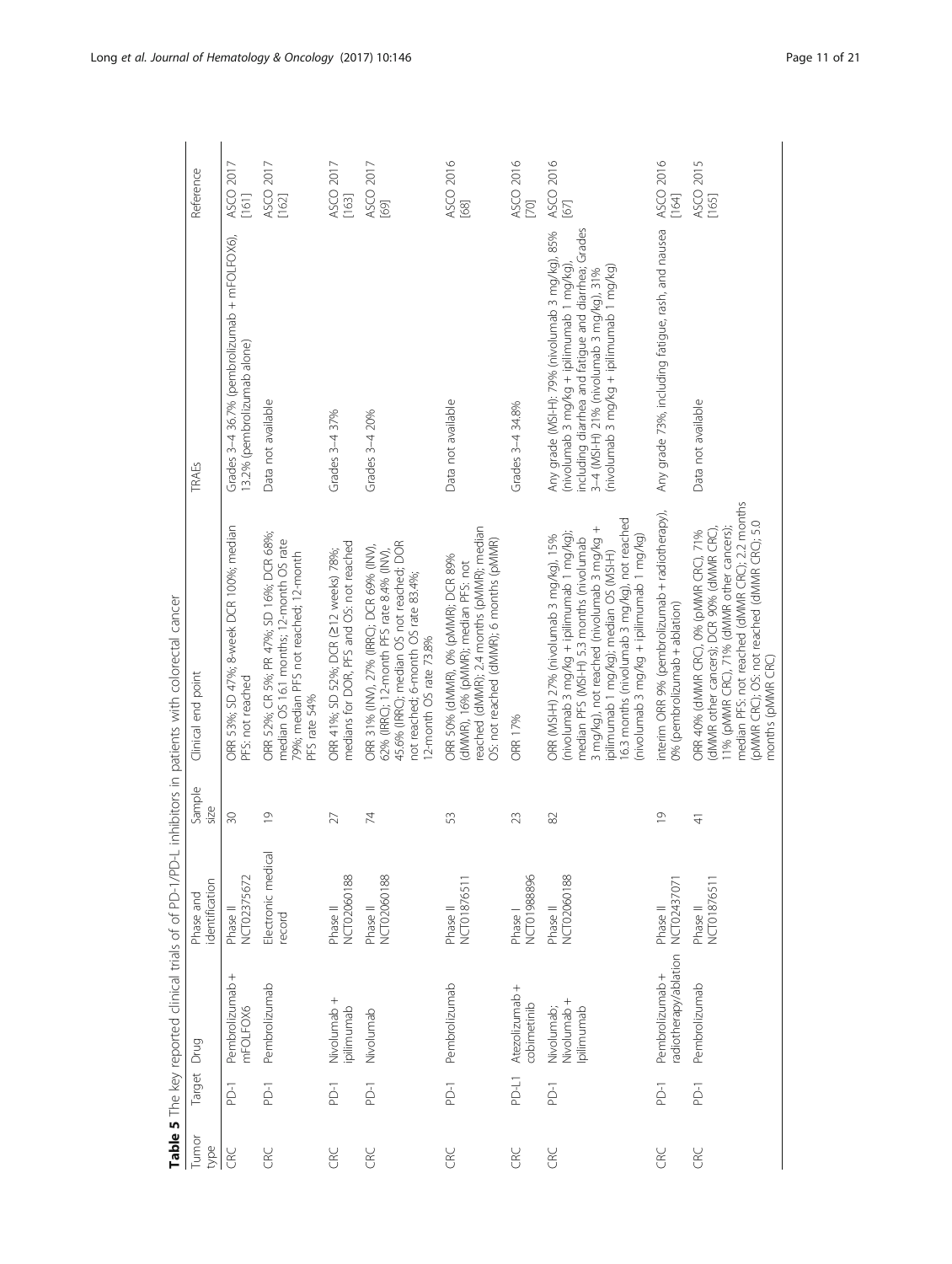| Tumor<br>type | Target Drug |               | Phase and<br>identification | Sample<br>size | Clinical end point TRAEs                                                        |                                                                                                                                                                                          | Reference                        |
|---------------|-------------|---------------|-----------------------------|----------------|---------------------------------------------------------------------------------|------------------------------------------------------------------------------------------------------------------------------------------------------------------------------------------|----------------------------------|
| AC            | $PD-1$      | Pembrolizumab | Phase I<br>NCT02054806      | 25             | ORR (SCCA) 17%;<br>SD (SCCA) 42%;<br>DCR (SCCA) 58%;<br>SD (NSCCA) 1<br>patient | Any grade 64%, including diarrhea,<br>fatique, nausea                                                                                                                                    | Annals of Oncology<br>2017 [166] |
| <b>SCCA</b>   | $PD-1$      | Nivolumab     | Phase II<br>NCT02314169     | 37             | ORR 24%                                                                         | Common AEs: anemia, fatigue, and rash;<br>grade 3 AEs: anemia, fatigue, rash,<br>and hypothyroidism.                                                                                     | Lancet Oncology<br>2017 [73]     |
| <b>SCCA</b>   | $PD-1$      | Nivolumab     | Phase II<br>NCT02314169     | 33             | PD 21%: SD 58%:<br>DCR 79%; median<br>PFS 4.1 months                            | Common AEs: fatigue, nausea, and rash;<br>grade 3: 6 patients, including fatigue<br>pneumonitis, rash, anemia, and hyperglycemia.                                                        | ASCO 2016 [130]                  |
| <b>SCCA</b>   | $PD-1$      | Pembrolizumab | Phase Ib<br>NCT02054806     | 25             | ORR 20%: SD<br>44%: PD 32%                                                      | Any grade 64%, including fatigue, diarrhea<br>and nausea; grades 3-4 8%, including grade 3<br>general physical health deterioration and grade<br>3 thyroid-stimulating hormone increased | ECCO 2015 [132]                  |

<span id="page-11-0"></span>Table 6 The key reported clinical trials of of PD-1/PD-L inhibitors in patients with anal cancer

uncertainty, interest has been increasing in the search for alternative biomarkers for responses to immunotherapy. PD-L2 scoring is being evaluated and may provide additional strategies to improve the prediction of PD-1/PD-L inhibitor responses [[85](#page-18-0)]. Yearley and colleagues evaluated the expression of PD-L2 in 172 head and neck squamous cell carcinoma patients treated with pembrolizumab, and they found that PD-L2 positivity was independently associated with longer median durations of OS and PFS [\[85\]](#page-18-0).

Tumor mutation burden The tumor mutation burden (TMB) is measured by the overall number of somatic protein encoding mutations in the tumor [\[86](#page-18-0)]. Tumor cells harboring somatic mutations may produce neoantigens, and the recognition of neoantigens by T cells appears to be crucial for the activity of checkpoint inhibitor immunotherapies [\[26,](#page-17-0) [87](#page-18-0)]. Alexandrov et al. studied the number of mutations in various cancer types and found that lung cancer, melanoma, and bladder cancer with a high mutational load had a high response rate to checkpoint inhibitors [[88](#page-18-0)]. Recently, a study using genomic sequencing investigated the association between TMB and the response to immunotherapy in different solid cancer patients [\[86\]](#page-18-0). This study also showed that higher TMB in tumors was associated with a greater likelihood of a response to immunotherapy, regardless of the primary site of cancer. TMB is an

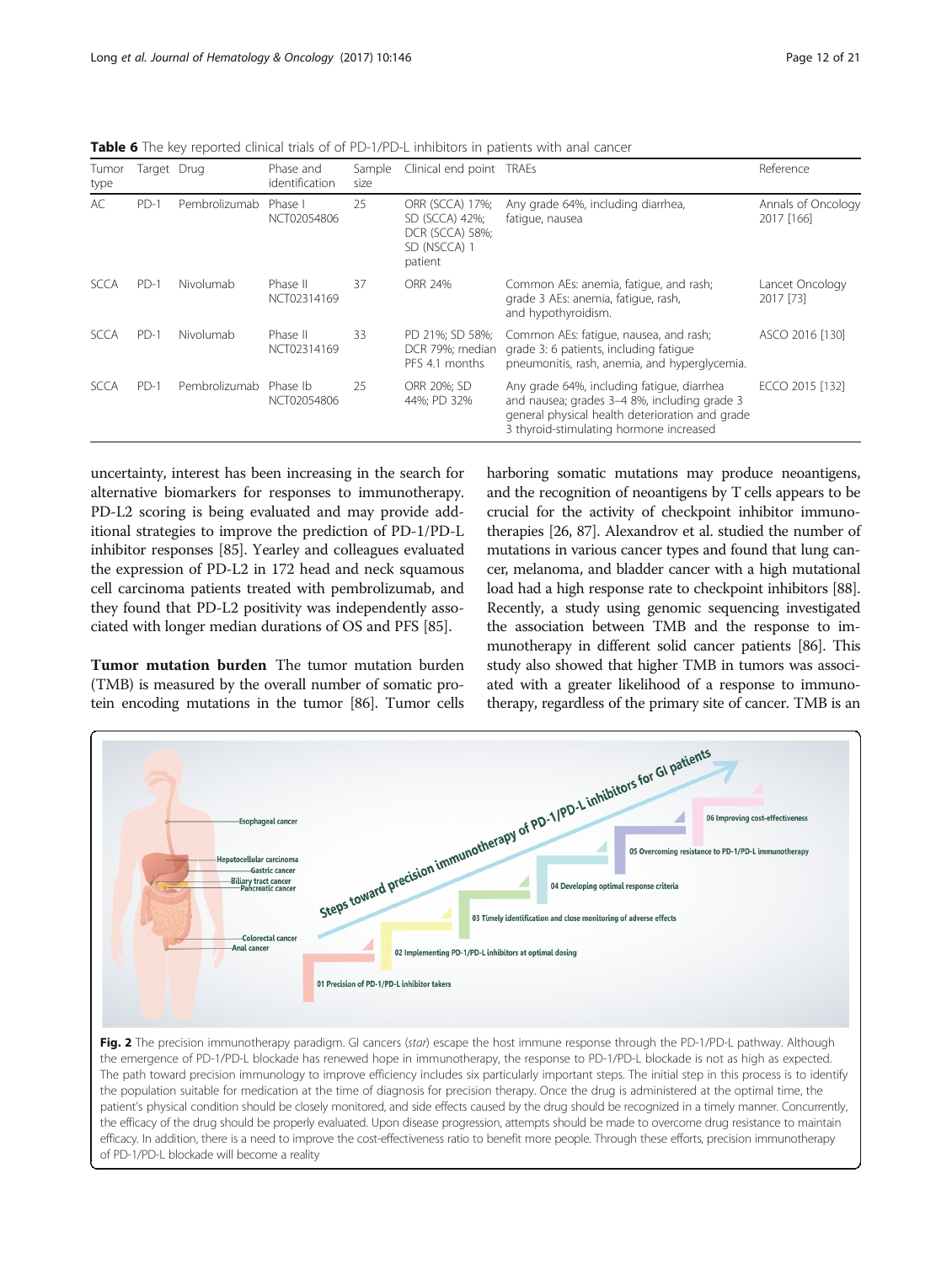informative biomarker in patients who are given an anti-PD-1/PD-L inhibitor. However, it is necessary to explore the best detection methods and cutoff value for the TMB in each tumor. In addition, PD-L1 expression is a relatively mature predictor of the immune response. Techniques to combine TMB and PD-L1 to screen to optimize responses to immunotherapy are also a focus of future studies.

MSI/MMR status The MSI/MMR status can be determined by polymerase chain reaction (PCR) or IHC at specific microsatellite foci [[89](#page-19-0), [90\]](#page-19-0). We have demonstrated above that colorectal cancer with dMMR is sensitive to anti-PD-1 antibodies. Additionally, patients with dMMR non-colorectal cancer present responses similar to those of patients with dMMR colorectal cancer [\[66\]](#page-18-0). Le et al. investigated the efficacy of PD-1 blockade in patients with advanced dMMR cancers across 12 different tumor types [[91](#page-19-0)]. DCR, ORR and CR were observed in 77, 53, and 21% of patients, respectively. These data suggest that dMMR status has predictive significance for anti-PD-1-directed therapy in all types of cancer patients, regardless of the original tumor location. The Food and Drug Administration (FDA) has granted accelerated approval to pembrolizumab as a treatment for patients with MSI-H or dMMR cancer. This is the first drug based on the biomarker of the tumor, without regard to the cancer tissue origin.

Neoantigens, neoantigen intratumoral heterogeneity and MHC antigens Neoantigens generally established by either somatic mutation genes or viral genes and presented by MHC on the surface of tumor cells have the potential to induce specific anti-tumoral immunity [\[92](#page-19-0)]. Next-generation sequencing technology has shown that there are many neoantigens in tumor tissue that may serve as targets for immunotherapies. A study of 110 melanoma patients treated with ipilimumab and analyzed by whole-exome sequencing showed that the neoantigen load served as predictive markers associated with the clinical benefit of ipilimumab [[93\]](#page-19-0). Higher neoantigen burden in tumors was also associated with improved OS, PFS, and durable clinical benefit in NSCLC patients treated with pembrolizumab [\[26](#page-17-0)]. In addition, low neoantigen intratumoral heterogeneity may also be important for immune checkpoint inhibitors responses [\[94](#page-19-0)]. Melanoma patients with low neoantigen intratumor heterogeneity have shown longer survival times in response to pembrolizumab [[94](#page-19-0)]. In those receiving the neoantigen, the expression of MHC antigens may play a role in the efficacy of immunotherapy [[95\]](#page-19-0). Wang et al. reported that compared with anti-PD1 sensitive tumors, MHC was significantly downregulated in anti-PD1-resistant tumors [\[96\]](#page-19-0). Johnson and colleagues showed that the MHC positivity on tumor cells was associated with OS and PFS in a cohort of anti-PD-1 treated melanoma patients [\[95\]](#page-19-0).

Other potential biomarkers and combined biomarkers Alternative biomarkers, such as tumor etiology, the presence or absence of TILs, composition of TIL effectors, circulating cytokine levels, neutrophil-to-lymphocyte ratio, and baseline and on-treatment immune effector composition, appear to correlate with antitumor activity and represent desirable predictors of responses to immunotherapy [[97](#page-19-0), [98](#page-19-0)]. Charoentong et al. revealed genotype–immunophenotype relationships in a pan-cancer immunogenomic analysis and developed a scoring scheme for the quantification, which was termed the immunophenoscore, which predicts the response to PD-1 blockade [[99](#page-19-0)]. Strategies for combining two or more approaches of capturing the immune status of the tumor microenvironment may be more effective as a composite predictive biomarker for the response to anti-PD-1 or anti-PD-L1 monotherapy [\[94\]](#page-19-0). Even if the TIL density is low, high expression levels of PD-L1 can be detected in the tumor [[100\]](#page-19-0). Additionally, tumors with high TIL counts may not express PD-L1 [[101\]](#page-19-0). In these two cases, the clinical activity of anti-PD-1/L therapies may be low, but if the expression of PD-L1 or density of TILs alone is used as a biomarker, it may provide an inaccurately high prediction. In a phase I/II trial of 174 advanced HCC patients treated with nivolumab who could be evaluated for PD-L1 expression, objective responses were observed in 19% of 140 patients with PD-L1 <1 and 26% of 34 patients with PD-L1 ≥1% [[51](#page-18-0)]. There was no significant difference in the OS rate between groups based on the expression of PD-L1. One possible reason for these findings is that only the expression of PD-L1 was considered in the trial, without considering the number of infiltrating TILs. If only PD-L1 is overexpressed without infiltration of cytotoxic T lymphocytes, immune checkpoint inhibitors are naturally ineffective toward such "cold tumors." The combination of CD8 protein and PD-L1 expression may predict patients who will respond to nivolumab. Therefore, the combination of biomarkers is a potential research direction for clinical trials. The future development of an effective biomarker for predicting responses to anti-PD-1 or anti-PD-L1-based therapies will integrate multiple methods for optimal characterization of the immune tumor microenvironment.

# Turning patients with no response to PD-1/PD-L inhibitor into those with a response to PD-1/PD-L inhibitor and improving efficacy

Immunotherapy can provide patients with a better clinical effect, and we also note that unselected patients who receive anti-PD-1 and anti-PD-L1 immunotherapy have a response rate of only approximately 20%, necessitating other treatment strategies to allow the remaining 80%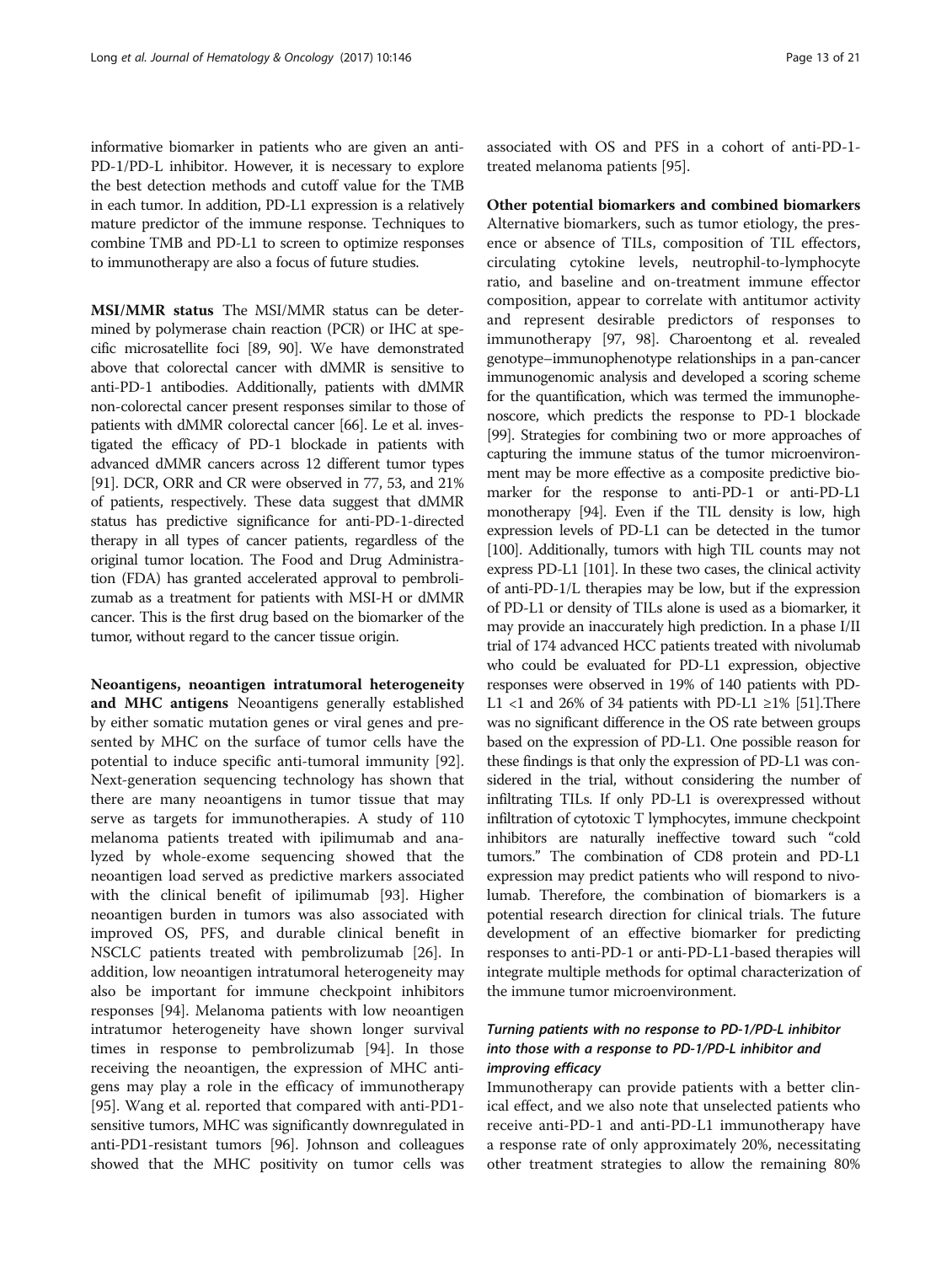non-responders to be converted to responders. Radiation therapy has the advantage of interfering with the primary tumor site and potentially restoring some of the established immunosuppressive barriers present in the tumor microenvironment, ideally restoring the primary tumor as an effective immunogenic center. Local radiation also triggers a systemic effect that can be used in combination with immunotherapy to elicit a response external to the radiation field [\[102\]](#page-19-0). Two trials have examined the combination of nivolumab with radiation therapy in glioblastoma (NCT02617589) and advanced non-small cell lung cancer (NCT02768558). High levels of vascular endothelial growth factor (VEGF) hinder dendritic cell functions, and VEGF-targeted therapy enhances immune checkpoint molecule expression by reducing VEGF levels, suggesting that the combination of PD-1/PD-L and VEGF antibody merit further study [[103\]](#page-19-0). A clinical trial using a combination of bevacizumab (anti-VEGF antibody) and ipilimumab has reported beneficial initial results in melanoma patients [\[104](#page-19-0)]. Dual immune checkpoint blockade by combining anti-PD-1 and anti-CTLA-4 treatment also enhances anti-tumor effects by targeting different activation mechanisms of T cells. In a study of patients with advanced melanoma, treatment with a combination of nivolumab and ipilimumab or nivolumab alone resulted in significantly longer PFS and higher ORR than ipilimumab alone [\[105\]](#page-19-0). Therefore, the development of strategies for future treatments combining PD-1/PD-L blockade with chemotherapy, radiotherapy, targeted agents and or other immunotherapy agents, especially for cancer patients with negative or weakly positive PD-L1 expression, will be taken into account. However, with the increase in response rates, a greater number of immune-related adverse events have also been observed, and many patients have been unable to complete the combination therapy in clinical trials, resulting in concerns about a trade-off between drug tolerance and efficacy in combination therapy.

## Possible unsuitability of PD-1/PD-L inhibitor users

Although anti-PD-1/L monotherapy can lead to profound and sustained tumor responses in some cases, a small subset of patients treated with anti-PD-1/L inhibitor appear to exhibit hyperprogression of disease (HPD) [[106](#page-19-0)]. Compared with before treatment, the tumor growth rate (TGA) and clinical deterioration of these patients were greatly accelerated [\[107](#page-19-0)]. Champiat and colleagues defined HPD as a ≥2-fold increase in the tumor growth rate in patients with disease progression and estimated that at least 9% of cases overall are likely to present HPD [[106](#page-19-0)]. Thus, it is imperative to identify predictors of HPD, some of which include the following: (1) HPD significantly correlates with older age, especially an age ≥65 years [[106](#page-19-0)], which may be due to the different immune background of elderly patients [[108](#page-19-0), [109\]](#page-19-0). Patients older than 65 years should be pay greater attention when using anti-PD-1/PD-L1. (2) HPD is associated with regional recurrence [[110](#page-19-0)]. Prior irradiation may play a key role since almost all cases of hyperprogression occur in patients with at least locoregional recurrence at the site of irradiation [[110](#page-19-0)]. (3) Some patients with MDM2/4 amplification or EGFR aberrations have shown remarkably accelerated TGA after anti-PD1/PD-L therapy, indicating the need for caution in the presence of these genomic spectra [[107](#page-19-0)]. Hyperprogression may result from the ability of MDM2 amplification to inhibit the p53 tumor suppressor [[111](#page-19-0)]. Individuals with these risk factors treated with anti-PD1/ PDL1 monotherapy should be closely monitored.

# Optimal timing of implementing a PD-1/PD-L inhibitor

Although combination therapy is becoming more prevalent, few studies are designed to optimize clinical efficacy based on the timing of administration. In fact, timing is another critical factor for determining the outcome of immunotherapy, and the optimal timing varies [[112\]](#page-19-0). Radiation therapy of tumors modulates the peptide repertoire, resulting in a dose-related increase in MHC class I expression [[113, 114\]](#page-19-0). Maximum loading of the tumor stroma with tumor antigen occurred 2 days following high-dose radiation [[115](#page-19-0)]. Many pre-clinical and clinical immunotherapies targeting T cells therefore are applied closely following radiation [[116, 117](#page-19-0)]. These approaches have been shown to increase the tumorantigen specific immune response to varying degrees. A retrospective study evaluated the OS of metastatic lung cancer patients who received radiotherapy within 30 days preceding (Before) or during (Sandwich) nivolumab treatment [\[118\]](#page-19-0). Among 76 metastatic lung cancer patients treated with nivolumab, 22 received radiotherapy—10 Before and 12 Sandwich. The median OS for patients with no radiotherapy was 4.8 months; Before was 5.2 months and Sandwich was not reached. An improvement in OS was observed when radiotherapy was administered as a Sandwich approach during nivolumab treatment. Alterations in the drug design also resulted in different immunogenic properties. Chemotherapeutic drugs may modulate the tumor and its microenvironment to potentiate anti-tumor immune responses [\[119\]](#page-19-0). A phase II study of advanced lung cancer assessed the activity of ipilimumab in combination with chemotherapy [[120](#page-19-0)]. In that study, 204 patients were randomly assigned 1:1:1 to receive chemotherapy alone or four doses of ipilimumab plus chemotherapy followed by two doses of placebo plus chemotherapy or two doses of placebo plus chemotherapy followed by four doses of ipilimumab plus chemotherapy. The median OS was 8.3, 9.7, and 12.2 months, respectively, which suggested that chemotherapy followed by immunotherapy plus chemotherapy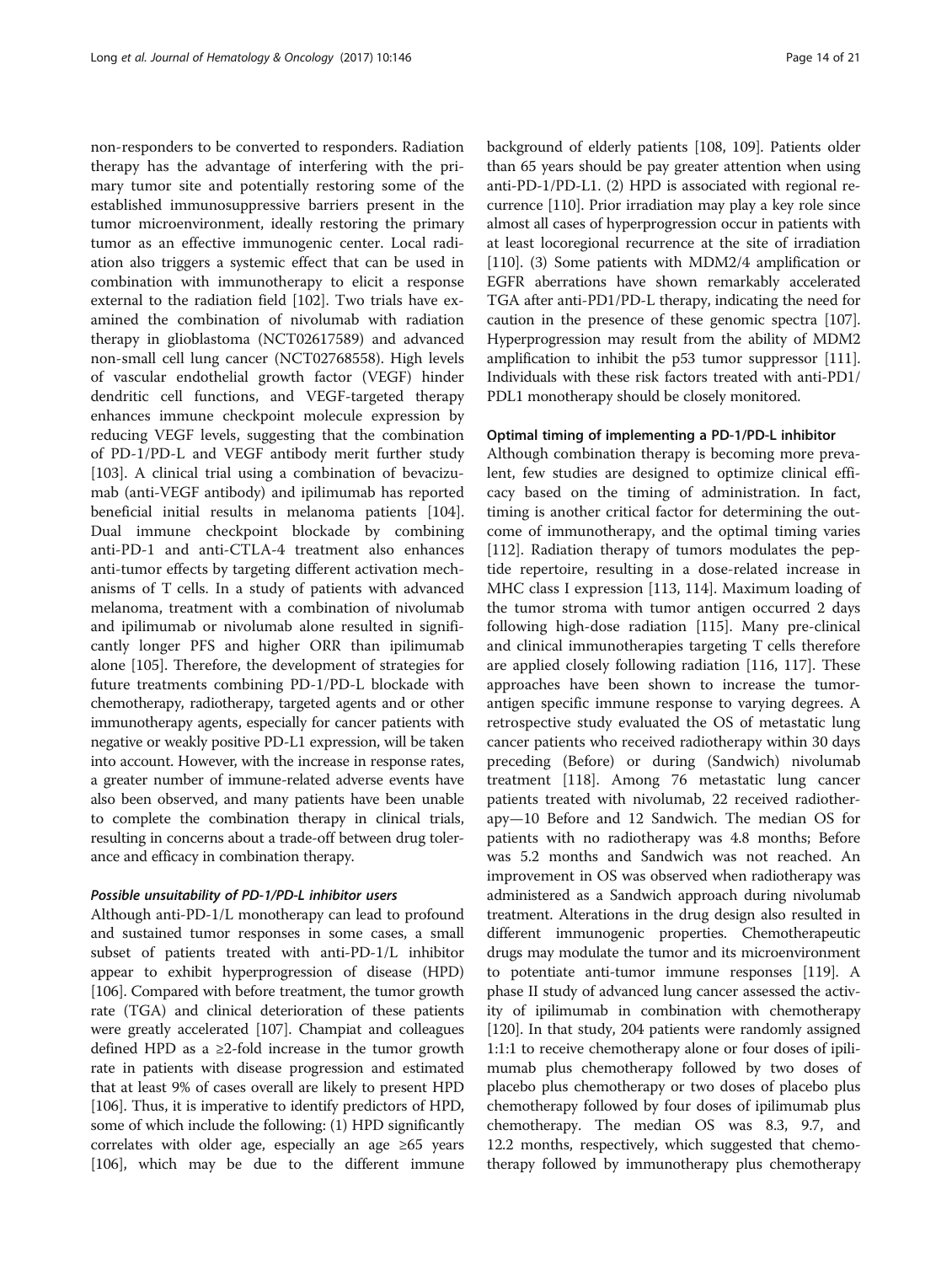may achieve better efficacy. Many targeted therapies can modulate T cell proliferation and the immune response to tumor antigens [[121](#page-19-0)]. The mTOR pathway has been well characterized in the modulation of cell growth and metabolism [\[122](#page-19-0)]. When administered prior to immunostimulation, mTOR inhibitor may amplify the population of regulatory T cells, whereas continuous mTOR inhibition after immunostimulation may hinder both regulatory T cells and effector T cells equally, indicating that the optimal timing of particular combinations of targeted agents and immunotherapy must also be precisely investigated to maximize anti-tumor effects [\[122, 123](#page-19-0)]. However, additional data are needed to guide clinical practice. In addition, cancer-specific immunotherapy may be greater with a lower tumor burden [[124](#page-19-0)–[126](#page-19-0)]. Therefore, cancer patients should receive PD-1/PD-L inhibitor treatment in the early stage rather than the advanced stage of tumor development.

# Timely identification and close monitoring of adverse effects

Immunotherapy can result in a unique spectrum of immune-related adverse effects (irAEs) [[76\]](#page-18-0). However, anti-PD-1 or anti-PD-L1 antibodies are well tolerated at a wide range of therapeutic doses compared with molecular-targeted agents and cytotoxic anticancer agents, which also damage the quality of life of patients [[127\]](#page-19-0). In patients with GI cancers, irAEs of any grade appear in 26–90.9% of patients [\[36](#page-17-0), [128, 129\]](#page-19-0). Common irAEs include anemia, vomiting, nausea, pyrexia, fatigue, rash, colitis, increased thyroid-stimulating hormone, and elevated aspartate aminotransferase (AST) and alanine aminotransferase (ALT) [[55](#page-18-0), [61](#page-18-0), [73,](#page-18-0) [130](#page-19-0)–[132](#page-20-0)]. It is noteworthy that predictable irAE patterns were observed in such patients; early onset of dermatological and gastrointestinal toxicity, late emergence of liver toxicity or endocrine disorders. Many of these adverse events can be controlled by withdrawing the PD-1 and PD-L1 inhibitors and initiating steroid therapy. Additionally, grades 3–4 irAEs including autoimmune hemolytic anemia, hepatitis, inflammatory colitis and pneumonitis were observed in 7–39% of patients with GI tumors receiving single PD-1/PD-L1 blockade [\[61](#page-18-0), [133, 134](#page-20-0)]. Colitis and pneumonitis are monitored very closely in all patients on PD-1 blockade. When combined with other agents (especially other immunotherapeutic agents), the incidence and severity of these adverse events are amplified [\[67](#page-18-0)]. If serious grades 3–4 toxicity occurs, intravenous steroids should be administered, and the checkpoint inhibitors should be discontinued permanently. In addition, it is well established that the incidence of irAE with PD-1/PD-L1 inhibitors is underestimated in clinical trials. Patients in the real world may be frailer with more complications than patients in clinical trials, indicating

that entire irAEs are expected to be much higher in the real world. It is expected that ongoing trials will further reduce risk and improve the clinical efficacy of PD-1 and PD-L1 inhibitors by raising awareness, identifying, and managing these risks over time.

#### Developing optimal response criteria

There are several criteria for assessing tumors, including the World Health Organization (WHO), modified WHO, RECIST 1.0, RECIST 1.1, and modified RECIST criteria. RECIST and mWHO criteria are used in clinical trials to assess responses to cytotoxic chemotherapy [[38](#page-17-0), [135](#page-20-0)]. Unlike responses observed using conventional cytotoxic chemotherapy, immunotherapy is associated with alternative clinical response patterns. In some cases, a small percentage of patients exhibit early visible progression of the disease by RECIST criteria before a long-term immune-related clinical response. Because of inflammatory cell infiltration and/or necrosis, pseudoprogression occurs after PD-1/PD-L blockade in several solid tumors, and an improved outcome is apparent in these patients [\[98](#page-19-0), [136\]](#page-20-0). Moreover, PD-1/PD-L blockade affects the host anti-tumor response, which requires some time to achieve a measurable or sustained clinical efficacy compared to conventional cytotoxic chemotherapy. Consequently, immune-related response criteria (irRC) were developed to evaluate the efficacy of PD-1/ PD-L blockade [\[137\]](#page-20-0). All lesions are considered with the total tumor burden evaluated at each scan rather than a defined target lesion using irRC criteria. Suspected disease progression in asymptomatic patients in one scan requires confirmation of the scan in approximately four to six weeks, during which time the patient can remain on treatment [\[97](#page-19-0)]. IrRC can more accurately assess the response to anti-PD-1/L therapy compared with RECIST or WHO criteria [\[138](#page-20-0)]. However, irRC is also facing many challenges. For example, tumor burden is the sum of all the target lesions, which accounts for high interobserver variability, and measuring tumor burden is time consuming [[139](#page-20-0)]. Future perspective studies are needed to determine the consensus on optimal radiological criteria or the combination of criteria for patients with PD-1/PD-L blockade.

# Strategies after resistance to PD-1/PD-L immunotherapy Combined specific targeting drugs

Despite the compelling anti-tumor efficacy of antibodies targeting the PD-1/PD-L immune checkpoint in a variety of cancers, many patients do not respond to therapy, and more concerning, the initial response of some patients to immunotherapy showing encouraging results eventually leads to drug resistance. A recent study showed that of 78 patients with melanoma treated with a PD-1 inhibitor, 42 had an objective response and 15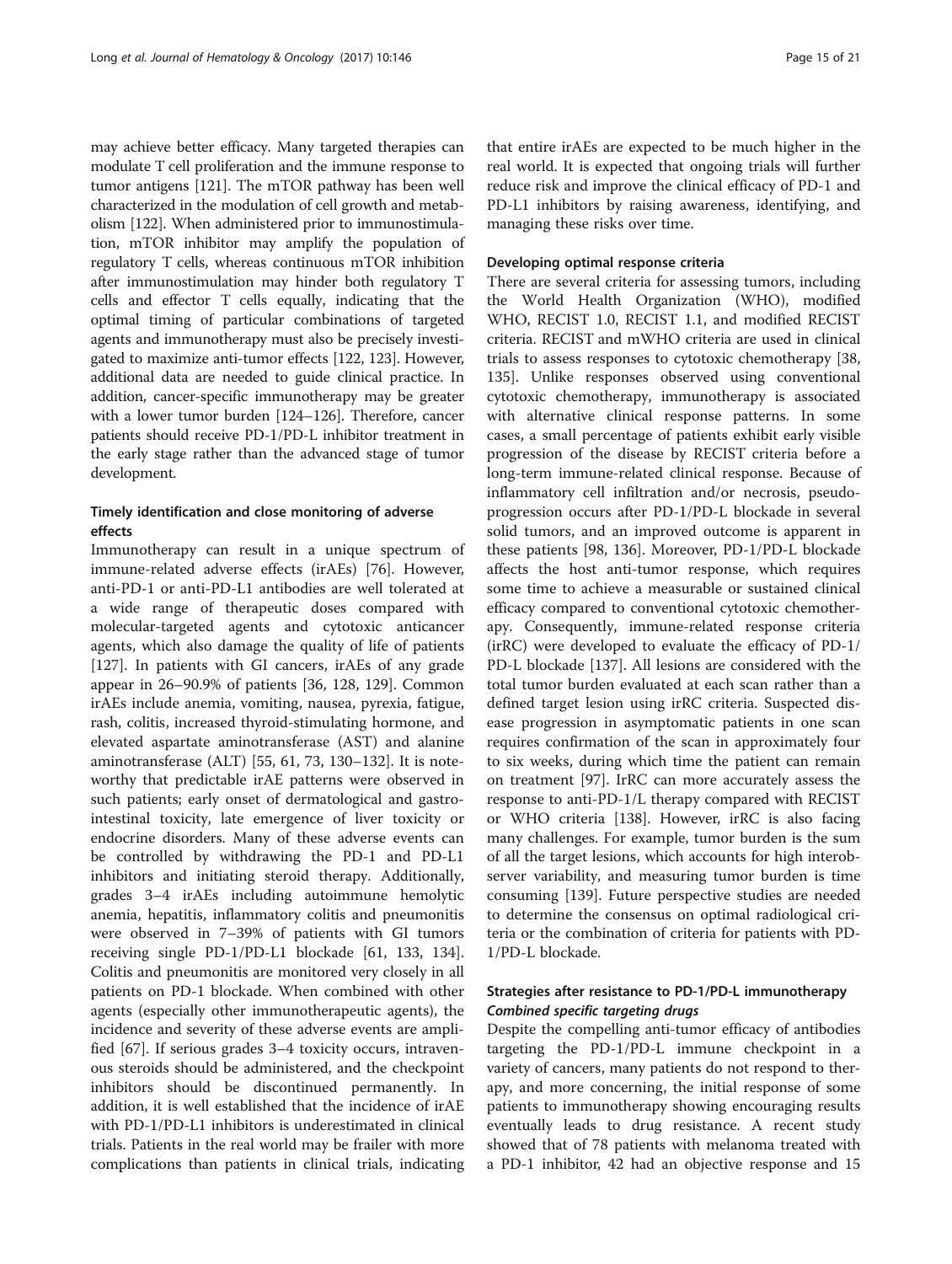subsequently developed disease progression [\[140](#page-20-0)]. The researchers analyzed and compared the whole genome sequence of tumor cells in four patients before and after treatment with the PD-1 inhibitor. One of the patient's tumor cells lost a gene called B2M, which alters the way the immune system recognizes cancer cells. Tumors from two other patients had a JAK gene mutation, limiting the ability of the immune system to kill cancer cells. These observations confirm that tumors can be resistant to PD-1 inhibitor by gene mutations [\[140, 141\]](#page-20-0). Another study revealed increased expression of TIM3 in TILs after anti-PD-1 treatment in a mouse model, and the combination of anti-PD-1 and TIM3 inhibitors significantly inhibited tumor growth and prolonged mouse survival [\[142](#page-20-0)]. Therefore, as PD-1/PD-L pathway resistance mechanisms are being elucidated, effective treatment patterns will be established.

#### Continued use of the PD-1/PD-L immune checkpoint

Improved survival and tumor reduction after RECISTdefined progression was observed in a subset of patients [[143\]](#page-20-0). Immunotherapy can have a positive effect on the PFS effect or OS response rate due to tumor immune infiltration or delayed response [[144](#page-20-0)]. A phase III study of atezolizumab evaluated post-PD OS and safety in patients with non-small cell lung cancer [[144\]](#page-20-0), in which of 168 patients with PD who continued atezolizumab treatment beyond RECIST progression (TBP), 7% achieved a subsequent response in target lesions and 49% had stable target lesions. Similarly, a subgroup analysis of patients treated with nivolumab beyond RECIST-defined progression was conducted in a phase 3 study [\[143](#page-20-0)]. Among the 153 patients with advanced RCC TBP with nivolumab, 142 patients with pre-progression and postprogression tumor measurements were evaluable. Of all patients, 13% experienced a subsequent ≥30% reduction in tumor burden. It is noteworthy that TBP was allowed if patients tolerated therapy and showed the clinical benefit of the investigator's assessment. PD-1 treatment may be continued in previously treated patients with good physical condition. However, further research is necessary to better identify the patients who may benefit from TBP.

# Chemotherapy after resistance to PD-1/PD-L inhibitor

Immune checkpoint inhibitors are active for advanced cancer patients who have progressed following chemotherapy [[145](#page-20-0)]. A retrospective case–control study was conducted to determine whether salvage chemotherapy could provide additional benefit to patients who have not responded to immune checkpoint inhibitors or progressed after initial response to these agents [\[146](#page-20-0)]. Among 82 patients with advanced NSCLC, 67 patients had received a PD-1/PD-L1 inhibitor (case group) and

15 patients had received prior chemotherapy or chemoradiotherapy only (control group). Eighteen case group patients and only 1 control group patient experienced PR with salvage chemotherapy. The odds ratio for achieving PR was 0.30 (27 vs. 7%), and no significant differences in the likelihood of obtaining PR were found according to sex, age, tumor histology, type of salvage chemotherapy regimen and number of prior chemotherapy regimens, indicating that patients with advanced NSCLC who have progressed following treatment with a PD-1/PD-L1 checkpoint inhibitor have a 30% better chance of achieving at least PR with salvage chemotherapy compared with those who have received prior chemotherapy but not a PD-1/PD-L1 checkpoint inhibitor. Immunotherapy can alter the natural history and microenvironment of the tumor, making it more sensitive to chemotherapy. These preliminary findings may facilitate the development of a new approach to drug resistance to immunotherapy.

# Improving PD-1/PD-L inhibitor cost-effectiveness

Despite advances across various tumors, it is recommended that the high cost of PD-1/PD-L1 inhibitors be carefully evaluated to ensure their economic sustainability for the health care industry and benefit to all cancer patients [[147\]](#page-20-0). In this regard, assessments of quality-adjusted life year (QALY) and incremental cost-effectiveness ratios (ICERs), as well as the impact of drug reimbursement patterns, are the main focuses of pharmaceutical economists [[147](#page-20-0)]. According to the current cost of nivolumab for metastatic RCC patients in the USA, the ICER for nivolumab vs. everolimus (\$151,676/QALY) is beyond the willingness-to-pay (WTP) threshold of \$100,000/QALY [[148\]](#page-20-0). The chance of nivolumab being cost-effective is low [\[149](#page-20-0)]. However, nivolumab should not be overlooked due to its superior tolerability and benefit to everolimus [\[149](#page-20-0)]. The ICER is very sensitive to the price of nivolumab [[149\]](#page-20-0). A cost decrease of nivolumab by 13% would take the ICER below the WTP threshold [\[149](#page-20-0)]. If the cost is reduced by 40%, the chance of nivolumab being cost-effective would be as high as 100%; this suggests that a price reduction seems reasonable [[149\]](#page-20-0). In addition, nivolumab is not cost-effective compared with treatment with docetaxel for nonsquamous NSCLC at the current cost in Switzerland [[150\]](#page-20-0). However, the cost-effectiveness of nivolumab improves by reducing the dose, treatment duration or drug price and selecting PD-L1-positivite patients [[150\]](#page-20-0). Although the cost-effectiveness analysis of the PD-1/PD-L1 inhibitor for GI tumor patients has not yet been reported, it is foreseeable that it will be improved by developing alternative agents, reducing drug costs and selecting appropriate patients.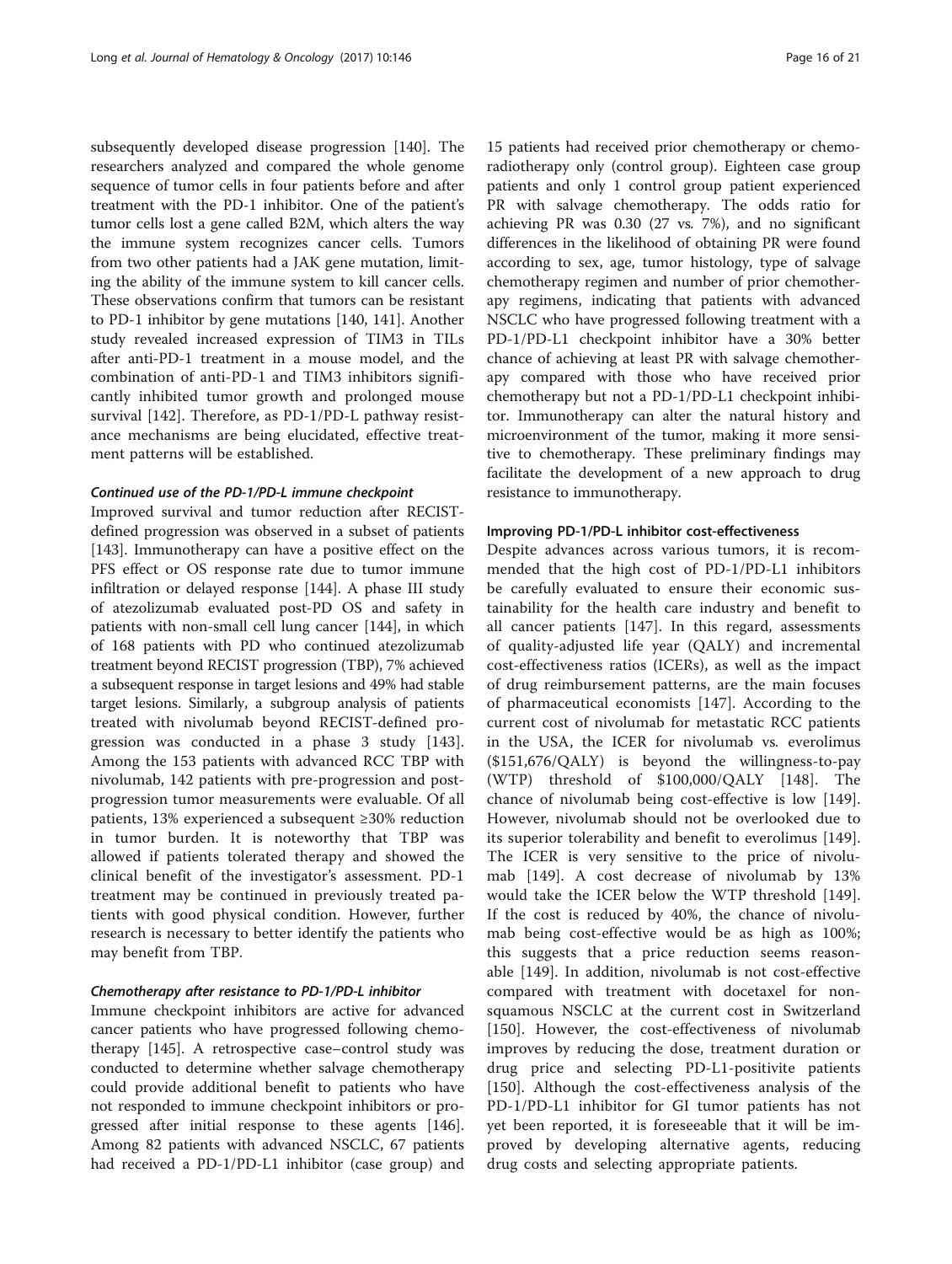# <span id="page-16-0"></span>Conclusion

The clinical data from GI tumor trials has demonstrated that immunotherapy targeting immunocheckpoints have produced exciting clinical benefits. However, the response rate is not as high as expected, and therefore treatment with PD-1/PD-L inhibitors must be subjected to precision immunotherapy to improve efficiency. Ongoing and future research should explore the genetic and molecular mechanisms involved in the response and resistance to PD-1/PD-L inhibitors and develop a correct criterion for evaluating the efficacy of PD-1/PD-L blockade. It will also be important to identify predictable and reliable combined biomarkers that will help to select patients who may benefit from PD-1/PD-L inhibitors while minimizing toxicities and maximizing cost-effectiveness. After integrating these approaches, individualized and precise immunotherapies will hopefully lead to a more effective treatment, perhaps even conquest, of GI tumors.

#### Abbreviations

AC: Anal canal; AEs: Adverse events; ASCO: American Society of Clinical Oncology; B2M: Beta-2-microglobulin; B7-H1: B7 homolog1; BRAF: B-Raf proto-oncogene; BTC: Biliary tract cancer; CIN: Chromosomal instability; CRC: Colorectal cancer; CTLA4: Cytotoxic T-lymphocyte antigen-4; DCR: Disease control rate; dMMR: Mismatch repair deficient; DOR: Duration of response; EBV: Epstein-Barr virus; EC: Esophagus cancer; ECCO: European Cancer Congress; GC: Gastric cancer; GEC: Gastroesophageal junction cancer; GI: Gastrointestinal; GIST: Gastrointestinal stromal tumors; GS: Genomically stable; HCC: Hepatocellular carcinoma; HPV: Human papillomavirus; INV: Investigator; irRC: Immune-related response criteria; IRRC: Independent radiology review committee; JAK: Janus kinase; KRAS: KRAS proto-oncogene; MEK: MAP kinse-ERK kinase; MHC: Major histocompatibility complex; mOS: Median overall survival; MSI-H: Microsatellite instability-high; MSS: Microsatellite stability; NSCCA: Non-squamous cell carcinoma of the anal canal; ORR: Objective response rate; OS: Overall survival; PC: Pancreatic cancer; PD: Progressive disease; PD-1: Programmed cell death-1; PD-L1: Programmed cell death ligand-1; PD-L2: Programmed cell death ligand-2; PFS: Progression-free survival; pMMR: Mismatch repair proficient; PR: Partial response; RECIST: Response evaluation criteria in solid tumors; SCCA: Squamous cell carcinoma of the anal canal; SCCs: Squamous cell carcinomas; SD: Stable disease; SHP-1: Src homology phosphotyrosyl phosphatase-1; SHP-2: Src homology phosphotyrosyl phosphatase-2; TCR: T cell receptor; TILs: Tumor-infiltrating lymphocytes; TRAEs: Treatment-related adverse events; Tregs: T regulatory cells; TR-TEAEs: Treatment-related treatment-emergent adverse events; VEGF: Vascular endothelial growth factor; WHO: World Health Organization

#### Acknowledgements

Not applicable.

#### Funding

This work was supported by International Science and Technology Cooperation Projects (2015DFA30650 and 2016YFE0107100), the Capital Special Research Project for Clinical Application (Z151100004015170), the Capital Special Research Project for Health Development (2014-2-4012), the Beijing Nature Science Foundation for Young Scholars Project (7164293), and the Program for New Century Excellent Talents in University (NCET-11-0288).

#### Availability of data and materials

Data sharing is not applicable to this article as no datasets were generated or analyzed during the current study.

#### Authors' contributions

JL, JL, and AW searched the literatures and wrote the manuscript. LW, YZ, XY, and XW helped to collect the literatures and participated in the

discussion. HZ, SC, and HX designed the study. All authors read and approved the final manuscript.

#### Ethics approval and consent to participate

Not applicable.

#### Consent for publication

Not applicable.

#### Competing interests

The authors declare that they have no competing interests.

#### Publisher's Note

Springer Nature remains neutral with regard to jurisdictional claims in published maps and institutional affiliations.

Received: 8 May 2017 Accepted: 12 July 2017 Published online: 03 August 2017

#### References

- 1. Ferlay J, Soerjomataram I, Dikshit R, Eser S, Mathers C, Rebelo M, Parkin DM, Forman D, Bray F. Cancer incidence and mortality worldwide: sources, methods and major patterns in GLOBOCAN 2012. Int J Cancer. 2015;136: E359–386.
- 2. Ahmad A, Reha J, Abdul S, Joseph Espat N, Somasundar P, Katz SC. Association of primary tumor lymph node ratio with burden of liver metastases and survival in stage IV colorectal cancer. HepatoBiliary Surgery and Nutrition. 2017;6(3):154–61.
- 3. Kim JH, Kim BJ, Kim HS, Kim JH. Current Status and Perspective of Immunotherapy in Gastrointestinal Cancers. J Cancer. 2016;7:1599–604.
- 4. Kroemer G, Galluzzi L. Combinatorial immunotherapy with checkpoint blockers solves the problem of metastatic melanoma-An exclamation sign with a question mark. Oncoimmunology. 2015;4:e1058037.
- 5. Schreiber RD, Old LJ, Smyth MJ. Cancer immunoediting: integrating immunity's roles in cancer suppression and promotion. Science. 2011;331: 1565–70.
- 6. Parkinson DR, Abrams JS, Wiernik PH, Rayner AA, Margolin KA, Van Echo DA, Sznol M, Dutcher JP, Aronson FR, Doroshow JH, et al. Interleukin-2 therapy in patients with metastatic malignant melanoma: a phase II study. J Clin Oncol. 1990;8:1650–6.
- 7. Flaherty LE, Atkins M, Sosman J, Weiss G, Clark JI, Margolin K, Dutcher J, Gordon MS, Lotze M, Mier J, et al. Outpatient biochemotherapy with interleukin-2 and interferon alfa-2b in patients with metastatic malignant melanoma: results of two phase II cytokine working group trials. J Clin Oncol. 2001;19:3194–202.
- 8. Slankard-Chahinian M, Holland JF, Gordon RE, Becker J, Ohnuma T. Adoptive autoimmunotherapy. Cytotoxic effect of an autologous long-term T-cell line on malignant melanoma. Cancer. 1984;53:1066–72.
- 9. Okazaki T, Honjo T. The PD-1-PD-L pathway in immunological tolerance. Trends Immunol. 2006;27:195–201.
- 10. Keir ME, Liang SC, Guleria I, Latchman YE, Qipo A, Albacker LA, Koulmanda M, Freeman GJ, Sayegh MH, Sharpe AH. Tissue expression of PD-L1 mediates peripheral T cell tolerance. J Exp Med. 2006;203:883–95.
- 11. Dong Y, Sun Q, Zhang X. PD-1 and its ligands are important immune checkpoints in cancer. Oncotarget. 2017;8:2171–86.
- 12. Robert C, Schachter J, Long GV, Arance A, Grob JJ, Mortier L, Daud A, Carlino MS, McNeil C, Lotem M, et al. Pembrolizumab versus Ipilimumab in Advanced Melanoma. N Engl J Med. 2015;372:2521–32.
- 13. Garon EB, Rizvi NA, Hui R, Leighl N, Balmanoukian AS, Eder JP, Patnaik A, Aggarwal C, Gubens M, Horn L, et al. Pembrolizumab for the treatment of non-small-cell lung cancer. N Engl J Med. 2015;372:2018–28.
- 14. Motzer RJ, Escudier B, McDermott DF, George S, Hammers HJ, Srinivas S, Tykodi SS, Sosman JA, Procopio G, Plimack ER, et al. Nivolumab versus Everolimus in Advanced Renal-Cell Carcinoma. N Engl J Med. 2015;373: 1803–13.
- 15. Gratz IK, Rosenblum MD, Maurano MM, Paw JS, Truong HA, Marshak-Rothstein A, Abbas AK. Cutting edge: Self-antigen controls the balance between effector and regulatory T cells in peripheral tissues. J Immunol. 2014;192:1351–5.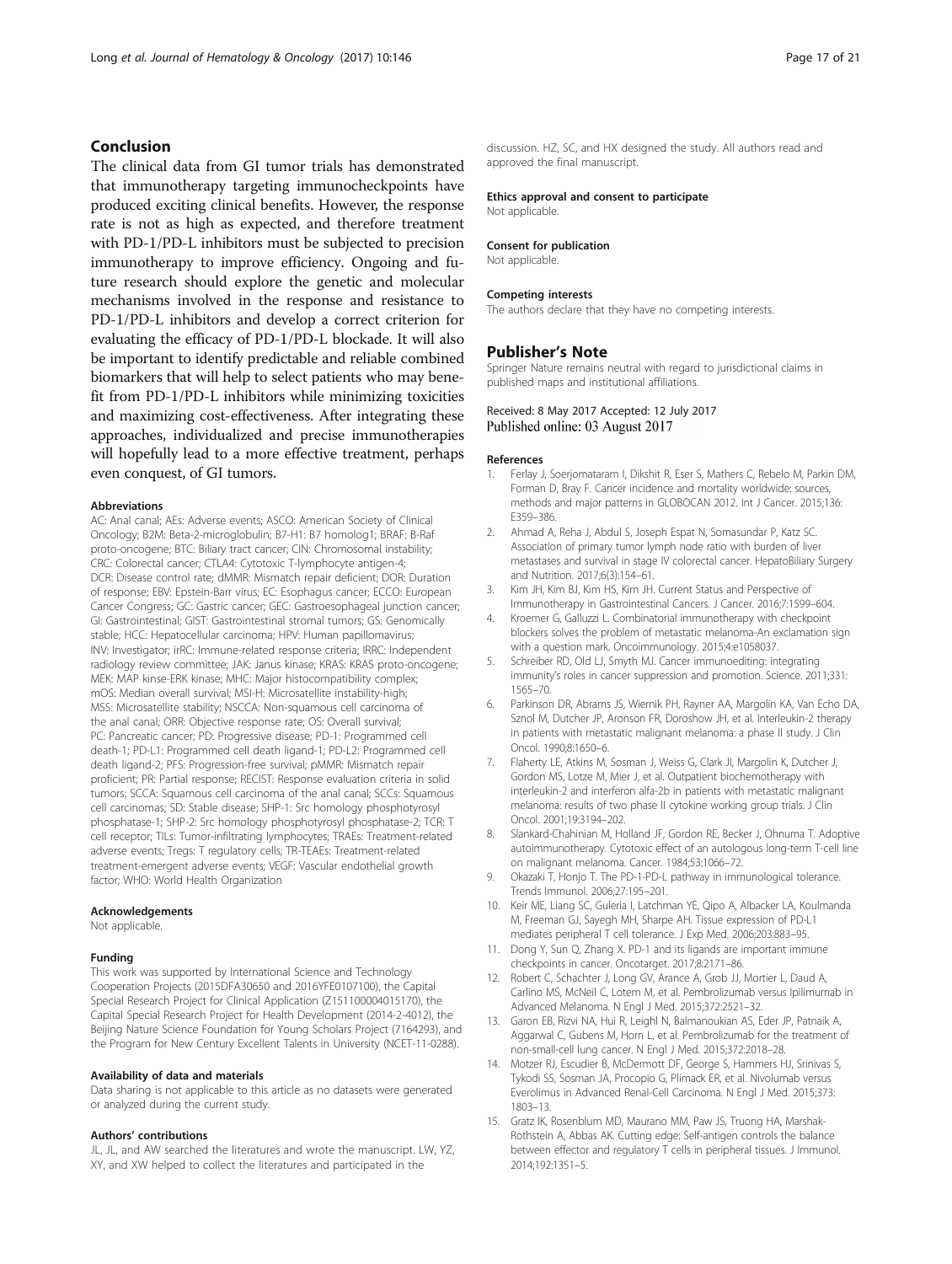- <span id="page-17-0"></span>16. Kean LS, Turka LA, Blazar BR. Advances in targeting co-inhibitory and costimulatory pathways in transplantation settings: the Yin to the Yang of cancer immunotherapy. Immunol Rev. 2017;276:192–212.
- 17. Boussiotis VA. Molecular and Biochemical Aspects of the PD-1 Checkpoint Pathway. N Engl J Med. 2016;375:1767–78.
- 18. Dai S, Jia R, Zhang X, Fang Q, Huang L. The PD-1/PD-Ls pathway and autoimmune diseases. Cell Immunol. 2014;290:72–9.
- 19. Zak KM, Kitel R, Przetocka S, Golik P, Guzik K, Musielak B, Domling A, Dubin G, Holak TA. Structure of the Complex of Human Programmed Death 1, PD-1, and Its Ligand PD-L1. Structure. 2015;23:2341–8.
- 20. Yao S, Zhu Y, Chen L. Advances in targeting cell surface signalling molecules for immune modulation. Nat Rev Drug Discov. 2013;12:130–46.
- 21. Villalba M, Rathore MG, Lopez-Royuela N, Krzywinska E, Garaude J, Allende-Vega N. From tumor cell metabolism to tumor immune escape. Int J Biochem Cell Biol. 2013;45:106–13.
- 22. Zou W, Wolchok JD, Chen L. PD-L1 (B7-H1) and PD-1 pathway blockade for cancer therapy: Mechanisms, response biomarkers, and combinations. Sci Transl Med. 2016;8:328rv324.
- 23. Pennathur A, Gibson MK, Jobe BA, Luketich JD. Oesophageal carcinoma. Lancet. 2013;381:400–12.
- 24. Segal NH, Parsons DW, Peggs KS, Velculescu V, Kinzler KW, Vogelstein B, Allison JP. Epitope landscape in breast and colorectal cancer. Cancer Res. 2008;68:889–92.
- 25. Lawrence MS, Stojanov P, Polak P, Kryukov GV, Cibulskis K, Sivachenko A, Carter SL, Stewart C, Mermel CH, Roberts SA, et al. Mutational heterogeneity in cancer and the search for new cancer-associated genes. Nature. 2013;499:214–8.
- 26. Rizvi NA, Hellmann MD, Snyder A, Kvistborg P, Makarov V, Havel JJ, Lee W, Yuan J, Wong P, Ho TS, et al. Cancer immunology. Mutational landscape determines sensitivity to PD-1 blockade in non-small cell lung cancer. Science. 2015;348:124–8.
- 27. Ohigashi Y, Sho M, Yamada Y, Tsurui Y, Hamada K, Ikeda N, Mizuno T, Yoriki R, Kashizuka H, Yane K, et al. Clinical significance of programmed death-1 ligand-1 and programmed death-1 ligand-2 expression in human esophageal cancer. Clin Cancer Res. 2005;11:2947–53.
- 28. Doi T, Piha-Paul SA, Jalal SI, Mai-Dang H, Saraf S, Koshiji M, Csiki I, Bennouna J. Updated results for the advanced esophageal carcinoma cohort of the phase Ib KEYNOTE-028 study of pembrolizumab (MK-3475). J Clin Oncol. 2016;34:7–7.
- 29. Kojima T, Hara H, Yamaguchi K, Hironaka S, Iwasa S, Kato K, Tsushima T, Yasui H, Ura T, Muro K, et al. Phase II study of nivolumab (ONO-4538/BMS-936558) in patients with esophageal cancer: Preliminary report of overall survival. J Clin Oncol. 2016;34:TPS175.
- 30. Bass AJ, Vesteinn T, Ilya S, Reynolds SM, Michael M, Brady B, Toshinori H, Laird PW, Christina C, Hui S, Weisenberger DJ, Nikolaus S, Ronglai S, Nils W, Kelsen DP, Reanne B, Andy C, Katayoon K, Mungall AJ, Gordon Robertson A, Payal S, Andrew C, Gad G, Yingchun L, Noble MS, Chandra P, Carrie S, Amaro T-W, Rehan A, Ju-Seog L, Wenbin L, Mills GB, Da Y, Wei Z, Angeliki P, Michael P, Margaret G, Blanca Piazuelo M, Schneider BG, Jihun K, Alex B, Margi S, Demchok JA, Rabkin CS, Willis JE, Sam N, Katherine G, Beer DG, Arjun P, Raphael BJ, Hsin-Ta W, Robert O, Kim HK, Jay B, Leraas KM, Lichtenberg TM, Stephanie W, Michael ML, Maciej W, Ryo S, Gad G, Carrie S, Lawrence MS, Kristian C, Lee L, Sheila F, Gabriel SB, Lander ES, Li D, Beifang N, Adrian A, Miruna B, Inanc B, Reanne B, Denise B, Yaron SN B, Rebecca C, Andy C, Justin C, Eric C, Chun H-JE, Amanda C, Noreen D, Ranabir G, Holt RA, Steven JM J, Katayoon K, Darlene L, Li HA, Emilia L, Yussanne M, Marra MA, Michael M, Moore RA, Mungall AJ, Mungall KL, Ka Ming N, Gordon Robertson A, Schein JE, Payal S, Angela T, Nina T, Rameen B, Carter SL, Cherniack AD, Juok C, Kristian C, Daniel DC, Scott F, Sheila F, Gabriel SB, Nils G, Heiman DI, Joonil J, Jaegil K, Lander ES, Lawrence MS, Lee L, Pei L, Matthew M, Ojesina AI, Chandra Sekhar P, Gordon S, Schumacher SE, Carrie S, Petar S, Barbara T, Amaro T-W, Doug V, Mara R, Zack TI, Hailei Z, Lihua Z, Alexei P, Netty S, Michael P, Semin L, Jianhua Z, Mahadeshwar HS, Jiabin T, Xiaojia R, Sahil S, Lixing Y, Xu AW, Xingzhi S, Angeliki P, Ruibin X, Bristow CA, Angela H, Jonathan S, Lynda C, Park PJ, Raju K, Rehan A, Shiyun L, Wenbin L, Arvind R, Weinstein JN, Sang-Bae K, Ju-Seog L, Yiling L, Gordon M, Laird PW, Toshinori H, Weisenberger DJ, Bootwalla MS, Lai PH, Hui S, Triche Jr T, Van Den Berg DJ, Baylin SB, Herman JG, Gad G, Lynda C, Yingchun L, Murray BA, Noble MS, Arman Askoy RB, Giovanni C, Gideon D, Jianjiong G, Benjamin G, Anders J, William L, Ricardo R, Chris S, Nikolaus S, Yasin S, Rileen S, Onur Sumer S, Yichao S, Nils W, Vésteinn T, Brady B, Lisa I, Kramer RW, Richard K, Michael M, Reynolds SM, Hector R, Natalie T, Ilya S,

Sam N, David H, Stuart JM, Rehan A, Shiyun L, Wenbin L, Arvind R, Weinstein JN, Roeland GW V, Mills GB, Mark DM L, Raphael BJ, Hsin-Ta W, Taylor BS, Black AD, Jay B, Julie Ann C, Gastier-Foster JM, Carmen H, Leraas KM, Lichtenberg TM, Cynthia MA, Ramirez NC, Tabler TR, Lisa W, Erik Z, Robert P, Daniel L, Cynthia MA, Ramirez NC, Tabler TR, Lisa W, Erik Z, Robert P, Daniel C, Johanna G, Kevin L, Erin C, David M, Scott M, Joseph P, Troy S, Candace S, Mark S, Christopher B, Jae-Hyuk L, Konstantin F, Georgy M, Olga P, Olga V, Dmitry B, Oleg D, Kimryn Rathmell W, Jakub B, Matthew I, Konstanty K, Witold K, Radoslaw L, Ewa L, Andrzej M, Dawid M, Pawel M, Arkadiusz S, Suchorska WM, Honorata T, Marek T, Maciej W, Raafat A-M, Joseph B, Jennifer B, Mary I, Brenda R, Sun-Young K, Robert P, Johanna G, Ariane K, David M, Scott M, Troy S, Candace S, Erin C, Iakovina A, Jay E, John B, Monique A, Do-Youn P, Rajiv D, James L, Rodney L, Janjigian YY, Kelsen DP, Eunjung C, Marc L, Laura T, McCall SJ, Park YS, Jae-Ho C, Jaffer A, Constanza Camargo M, Shelley A, Brenda A, Jensen MA, Todd P, Rohini R, Jessica W, Yunhu W, Demchok JA, Greg E, Mills Shaw KR, Margi S, Roy T, Zhining W, Liming Y, Jean Claude Z, Tanja D, Hutter CM, Sofia HJ, Robert B, Sudha C, Jia L. Comprehensive molecular characterization of gastric adenocarcinoma. Nature. 2014;513(7517):202–9.

- 31. Derks S, Liao X, Chiaravalli AM, Xu X, Camargo MC, Solcia E, Sessa F, Fleitas T, Freeman GJ, Rodig SJ, et al. Abundant PD-L1 expression in Epstein-Barr Virus-infected gastric cancers. Oncotarget. 2016;7:32925–32.
- 32. Ma C, Patel K, Singhi AD, Ren B, Zhu B, Shaikh F, Sun W. Programmed Death-Ligand 1 Expression Is Common in Gastric Cancer Associated With Epstein-Barr Virus or Microsatellite Instability. Am J Surg Pathol. 2016;40:1496–506.
- 33. Saito R, Abe H, Kunita A, Yamashita H, Seto Y, Fukayama M. Overexpression and gene amplification of PD-L1 in cancer cells and PD-L1+ immune cells in Epstein-Barr virus-associated gastric cancer: the prognostic implications. Mod Pathol. 2017;30:427–39.
- 34. Zhang M, Dong Y, Liu H, Wang Y, Zhao S, Xuan Q, Wang Y, Zhang Q. The clinicopathological and prognostic significance of PD-L1 expression in gastric cancer: a meta-analysis of 10 studies with 1,901 patients. Sci Rep. 2016;6:37933.
- 35. Muro K, Chung HC, Shankaran V, Geva R, Catenacci D, Gupta S, Eder JP, Golan T, Le DT, Burtness B, et al. Pembrolizumab for patients with PD-L1 positive advanced gastric cancer (KEYNOTE-012): a multicentre, open-label, phase 1b trial. Lancet Oncol. 2016;17:717–26.
- 36. Kang Y-K, Satoh T, Ryu M-H, Chao Y, Kato K, Chung HC, Chen J-S, Muro K, Kang WK, Yoshikawa T, et al. Nivolumab (ONO-4538/BMS-936558) as salvage treatment after second or later-line chemotherapy for advanced gastric or gastro-esophageal junction cancer (AGC): A double-blinded, randomized, phase III trial. J Clin Oncol. 2017;35:2–2.
- 37. Arciero CA, Sigurdson ER. Liver-directed therapies for hepatocellular carcinoma. J Natl Compr Canc Netw. 2006;4:768–74.
- 38. European Association For The Study Of The L, European Organisation For R, Treatment Of C. EASL-EORTC clinical practice guidelines: management of hepatocellular carcinoma. J Hepatol. 2012;56:908–43.
- 39. Fong ZV, Tanabe KK. The clinical management of hepatocellular carcinoma in the United States, Europe, and Asia: a comprehensive and evidencebased comparison and review. Cancer. 2014;120:2824–38.
- 40. El-Serag HB. Hepatocellular carcinoma. N Engl J Med. 2011;365:1118–27.
- 41. Budhu A, Forgues M, Ye QH, Jia HL, He P, Zanetti KA, Kammula US, Chen Y, Qin LX, Tang ZY, Wang XW. Prediction of venous metastases, recurrence, and prognosis in hepatocellular carcinoma based on a unique immune response signature of the liver microenvironment. Cancer Cell. 2006;10:99–111.
- 42. Tatsumi T, Takehara T, Katayama K, Mochizuki K, Yamamoto M, Kanto T, Sasaki Y, Kasahara A, Hayashi N. Expression of costimulatory molecules B7-1 (CD80) and B7-2 (CD86) on human hepatocellular carcinoma. Hepatology. 1997;25:1108–14.
- 43. Fujiwara K, Higashi T, Nouso K, Nakatsukasa H, Kobayashi Y, Uemura M, Nakamura S, Sato S, Hanafusa T, Yumoto Y, et al. Decreased expression of B7 costimulatory molecules and major histocompatibility complex class-I in human hepatocellular carcinoma. J Gastroenterol Hepatol. 2004;19:1121–7.
- 44. Matsui M, Machida S, Itani-Yohda T, Akatsuka T. Downregulation of the proteasome subunits, transporter, and antigen presentation in hepatocellular carcinoma, and their restoration by interferon-gamma. J Gastroenterol Hepatol. 2002;17:897–907.
- 45. Cariani E, Pilli M, Zerbini A, Rota C, Olivani A, Pelosi G, Schianchi C, Soliani P, Campanini N, Silini EM, et al. Immunological and molecular correlates of disease recurrence after liver resection for hepatocellular carcinoma. PLoS One. 2012;7:e32493.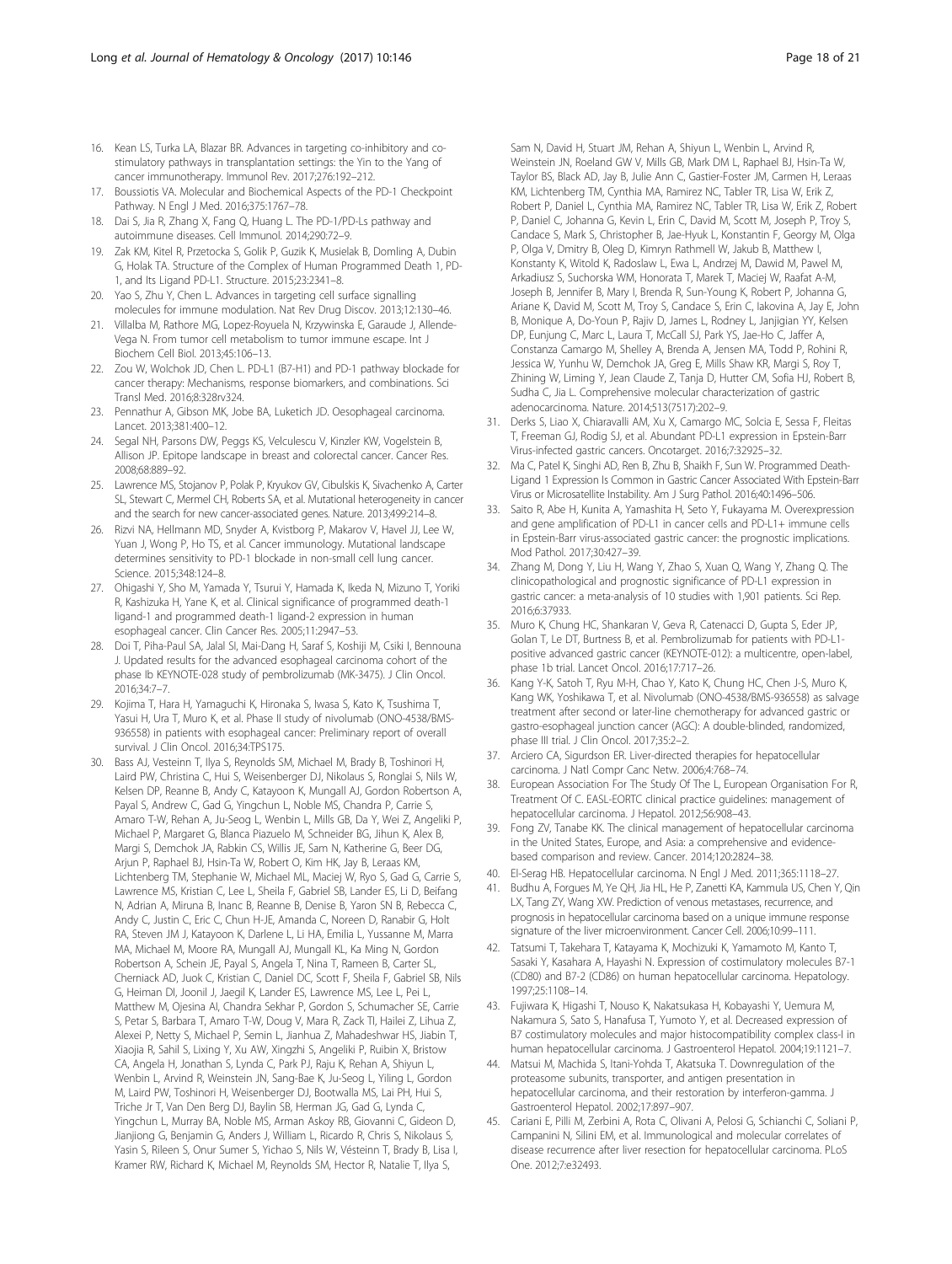- <span id="page-18-0"></span>46. Zeng Z, Shi F, Zhou L, Zhang MN, Chen Y, Chang XJ, Lu YY, Bai WL, Qu JH, Wang CP, et al. Upregulation of circulating PD-L1/PD-1 is associated with poor post-cryoablation prognosis in patients with HBV-related hepatocellular carcinoma. PLoS One. 2011;6:e23621.
- 47. Gao Q, Wang XY, Qiu SJ, Yamato I, Sho M, Nakajima Y, Zhou J, Li BZ, Shi YH, Xiao YS, et al. Overexpression of PD-L1 significantly associates with tumor aggressiveness and postoperative recurrence in human hepatocellular carcinoma. Clin Cancer Res. 2009;15:971–9.
- 48. Wang BJ, Bao JJ, Wang JZ, Wang Y, Jiang M, Xing MY, Zhang WG, Qi JY, Roggendorf M, Lu MJ, Yang DL. Immunostaining of PD-1/PD-Ls in liver tissues of patients with hepatitis and hepatocellular carcinoma. World J Gastroenterol. 2011;17:3322–9.
- 49. Jung HI, Jeong D, Ji S, Ahn TS, Bae SH, Chin S, Chung JC, Kim HC, Lee MS, Baek MJ. Overexpression of PD-L1 and PD-L2 Is Associated with Poor Prognosis in Patients with Hepatocellular Carcinoma. Cancer Res Treat. 2017;49:246–54.
- 50. Kuang DM, Zhao Q, Peng C, Xu J, Zhang JP, Wu C, Zheng L. Activated monocytes in peritumoral stroma of hepatocellular carcinoma foster immune privilege and disease progression through PD-L1. J Exp Med. 2009; 206:1327–37.
- 51. El-Khoueiry AB, Sangro B, Yau T, Crocenzi TS, Kudo M, Hsu C, Kim TY, Choo SP, Trojan J, Welling THR, et al. Nivolumab in patients with advanced hepatocellular carcinoma (CheckMate 040): an open-label, non-comparative, phase 1/2 dose escalation and expansion trial. Lancet. 2017;389:2492–502.
- 52. Chen ML, Yan BS, Lu WC, Chen MH, Yu SL, Yang PC, Cheng AL. Sorafenib relieves cell-intrinsic and cell-extrinsic inhibitions of effector T cells in tumor microenvironment to augment antitumor immunity. Int J Cancer. 2014;134: 319–31.
- 53. Gani F, Nagarajan N, Kim Y, Zhu Q, Luan L, Bhaijjee F, Anders RA, Pawlik TM. Program Death 1 Immune Checkpoint and Tumor Microenvironment: Implications for Patients With Intrahepatic Cholangiocarcinoma. Ann Surg Oncol. 2016;23:2610–7.
- 54. Ye Y, Zhou L, Xie X, Jiang G, Xie H, Zheng S. Interaction of B7-H1 on intrahepatic cholangiocarcinoma cells with PD-1 on tumor-infiltrating T cells as a mechanism of immune evasion. J Surg Oncol. 2009;100:500–4.
- 55. Bang YJ, Doi T, De Braud F, Piha-Paul S, Hollebecque A, Abdul Razak AR, Lin CC, Ott PA, He AR, Yuan SS, Koshiji M, Lam B, Aggarwal R. 525 Safety and efficacy of pembrolizumab (MK-3475) in patients (pts) with advanced biliary tract cancer: Interim results of KEYNOTE-028. European Journal of Cancer. 2015;51:S112.
- 56. Notta F, Chan-Seng-Yue M, Lemire M, Li Y, Wilson GW, Connor AA, Denroche RE, Liang SB, Brown AM, Kim JC, et al. A renewed model of pancreatic cancer evolution based on genomic rearrangement patterns. Nature. 2016;538:378–82.
- 57. Erkan M, Hausmann S, Michalski CW, Fingerle AA, Dobritz M, Kleeff J, Friess H. The role of stroma in pancreatic cancer: diagnostic and therapeutic implications. Nat Rev Gastroenterol Hepatol. 2012;9:454–67.
- 58. Bazhin AV, Shevchenko I, Umansky V, Werner J, Karakhanova S. Two immune faces of pancreatic adenocarcinoma: possible implication for immunotherapy. Cancer Immunol Immunother. 2014;63:59–65.
- 59. Royal RE, Levy C, Turner K, Mathur A, Hughes M, Kammula US, Sherry RM, Topalian SL, Yang JC, Lowy I, Rosenberg SA. Phase 2 trial of single agent Ipilimumab (anti-CTLA-4) for locally advanced or metastatic pancreatic adenocarcinoma. J Immunother. 2010;33:828–33.
- 60. Brahmer JR, Tykodi SS, Chow LQ, Hwu WJ, Topalian SL, Hwu P, Drake CG, Camacho LH, Kauh J, Odunsi K, et al. Safety and activity of anti-PD-L1 antibody in patients with advanced cancer. N Engl J Med. 2012;366:2455–65.
- 61. Segal NH, Antonia SJ, Brahmer JR, Maio M, Blake-Haskins A, Li X, Vasselli J, Ibrahim RA, Lutzky J, Khleif S. Preliminary data from a multi-arm expansion study of MEDI4736, an anti-PD-L1 antibody. J Clin Oncol. 2014;32:3002.
- 62. Ionov Y, Peinado MA, Malkhosyan S, Shibata D, Perucho M. Ubiquitous somatic mutations in simple repeated sequences reveal a new mechanism for colonic carcinogenesis. Nature. 1993;363:558–61.
- 63. Thibodeau SN, Bren G, Schaid D. Microsatellite instability in cancer of the proximal colon. Science. 1993;260:816–9.
- Hewish M, Lord CJ, Martin SA, Cunningham D, Ashworth A. Mismatch repair deficient colorectal cancer in the era of personalized treatment. Nat Rev Clin Oncol. 2010;7:197–208.
- 65. Eshleman JR, Lang EZ, Bowerfind GK, Parsons R, Vogelstein B, Willson JK, Veigl ML, Sedwick WD, Markowitz SD. Increased mutation rate at the hprt locus accompanies microsatellite instability in colon cancer. Oncogene. 1995;10:33–7.
- 66. Le DT, Uram JN, Wang H, Bartlett BR, Kemberling H, Eyring AD, Skora AD, Luber BS, Azad NS, Laheru D, et al. PD-1 Blockade in Tumors with Mismatch-Repair Deficiency. N Engl J Med. 2015;372:2509–20.
- 67. Overman MJ, Kopetz S, McDermott RS, Leach J, Lonardi S, Lenz H-J, Morse MA, Desai J, Hill A, Axelson MD, Moss RA, Lin C-S, Goldberg M, Andre T. Nivolumab ± ipilimumab in treatment (tx) of patients (pts) with metastatic colorectal cancer (mCRC) with and without high microsatellite instability (MSI-H): CheckMate-142 interim results. J Clin Oncol. 2016;34(15\_suppl):3501–1.
- 68. Le DT, Uram JN, Wang H, Bartlett B, Kemberling H, Eyring A, Azad NS, Laheru D, Donehower RC, Crocenzi TS, et al. Programmed death-1 blockade in mismatch repair deficient colorectal cancer. J Clin Oncol. 2016;34:103.
- 69. Overman MJ, Lonardi S, Leone F, McDermott RS, Morse MA, Wong KYM, Neyns B, Leach JL, Alfonso PG, Lee JJ, et al. Nivolumab in patients with DNA mismatch repair deficient/microsatellite instability high metastatic colorectal cancer: Update from CheckMate 142. J Clin Oncol. 2017;35:519.
- 70. Bendell JC, Kim TW, Goh BC, Wallin J, Oh D-Y, Han S-W, Lee CB, Hellmann MD, Desai J, Lewin JH, et al. Clinical activity and safety of cobimetinib (cobi) and atezolizumab in colorectal cancer (CRC). J Clin Oncol. 2016;34:3502.
- 71. Ouhoummane N, Steben M, Coutlee F, Vuong T, Forest P, Rodier C, Louchini R, Duarte E, Brassard P. Squamous anal cancer: patient characteristics and HPV type distribution. Cancer Epidemiol. 2013;37:807–12.
- 72. Palefsky JM, Giuliano AR, Goldstone S, Moreira Jr ED, Aranda C, Jessen H, Hillman R, Ferris D, Coutlee F, Stoler MH, et al. HPV vaccine against anal HPV infection and anal intraepithelial neoplasia. N Engl J Med. 2011;365:1576–85.
- 73. Morris VK, Salem ME, Nimeiri H, Iqbal S, Singh P, Ciombor K, Polite B, Deming D, Chan E, Wade JL, et al. Nivolumab for previously treated unresectable metastatic anal cancer (NCI9673): a multicentre, single-arm, phase 2 study. Lancet Oncol. 2017;18:446–53.
- 74. Collins FS, Varmus H. A new initiative on precision medicine. N Engl J Med. 2015;372:793–5.
- 75. Myint ZW, Goel G. Role of modern immunotherapy in gastrointestinal malignancies: a review of current clinical progress. J Hematol Oncol. 2017;10:86.
- 76. Valecha GK, Vennepureddy A, Ibrahim U, Safa F, Samra B, Atallah JP. Anti-PD-1/PD-L1 antibodies in non-small cell lung cancer: the era of immunotherapy. Expert Rev Anticancer Ther. 2017;17:47–59.
- 77. Bendell JC, Calvo E, Kim JW, Ascierto PA, Sharma P, Ott PA, Bono P, Jaeger D, Evans TRJ, Braud FGD, et al. Safety and activity of nivolumab monotherapy in advanced and metastatic (A/M) gastric or gastroesophageal junction cancer (GC/GEC): Results from the CheckMate-032 study. J Clin Oncol. 2016;34:6.
- 78. Le DT, Bendell JC, Calvo E, Kim JW, Ascierto PA, Sharma P, Ott PA, Bono P, Jaeger D, Evans TRJ, et al. Safety and activity of nivolumab monotherapy in advanced and metastatic (A/M) gastric or gastroesophageal junction cancer (GC/GEC): Results from the CheckMate-032 study. J Clin Oncol. 2016;34:6–6.
- 79. Liu D, Wang S, Bindeman W. Clinical applications of PD-L1 bioassays for cancer immunotherapy. J Hematol Oncol. 2017;10:110.
- 80. Herbst RS, Baas P, Kim DW, Felip E, Perez-Gracia JL, Han JY, Molina J, Kim JH, Arvis CD, Ahn MJ, et al. Pembrolizumab versus docetaxel for previously treated, PD-L1-positive, advanced non-small-cell lung cancer (KEYNOTE-010): a randomised controlled trial. Lancet. 2016;387:1540–50.
- 81. Jing W, Li M, Zhang Y, Teng F, Han A, Kong L, Zhu H. PD-1/PD-L1 blockades in non-small-cell lung cancer therapy. Onco Targets Ther. 2016;9:489–502.
- 82. Santarpia M, Giovannetti E, Rolfo C, Karachaliou N, Gonzalez-Cao M, Altavilla G, Rosell R. Recent developments in the use of immunotherapy in nonsmall cell lung cancer. Expert Rev Respir Med. 2016;10:781–98.
- 83. Iafolla MAJ, Juergens RA. Update on Programmed Death-1 and Programmed Death-Ligand 1 Inhibition in the Treatment of Advanced or Metastatic Non-Small Cell Lung Cancer. Front Oncol. 2017;7:67.
- 84. Diggs LP, Hsueh EC. Utility of PD-L1 immunohistochemistry assays for predicting PD-1/PD-L1 inhibitor response. Biomark Res. 2017;5:12.
- Yearley JH, Gibson C, Yu N, Moon C, Murphy E, Juco J, Lunceford J, Cheng J, Chow LQM, Seiwert TY, et al. PD-L2 Expression in Human Tumors: Relevance to Anti-PD-1 Therapy in Cancer. Clin Cancer Res. 2017;23:3158–67.
- 86. Bonta I, Isac JF, Meiri E, Bonta D, Rich P. Correlation between tumor mutation burden and response to immunotherapy. J Clin Oncol. 2017;35:e14579.
- 87. Champiat S, Ferte C, Lebel-Binay S, Eggermont A, Soria JC. Exomics and immunogenics: Bridging mutational load and immune checkpoints efficacy. Oncoimmunology. 2014;3:e27817.
- Alexandrov LB, Nik-Zainal S, Wedge DC, Aparicio SA, Behjati S, Biankin AV, Bignell GR, Bolli N, Borg A, Borresen-Dale AL, et al. Signatures of mutational processes in human cancer. Nature. 2013;500:415–21.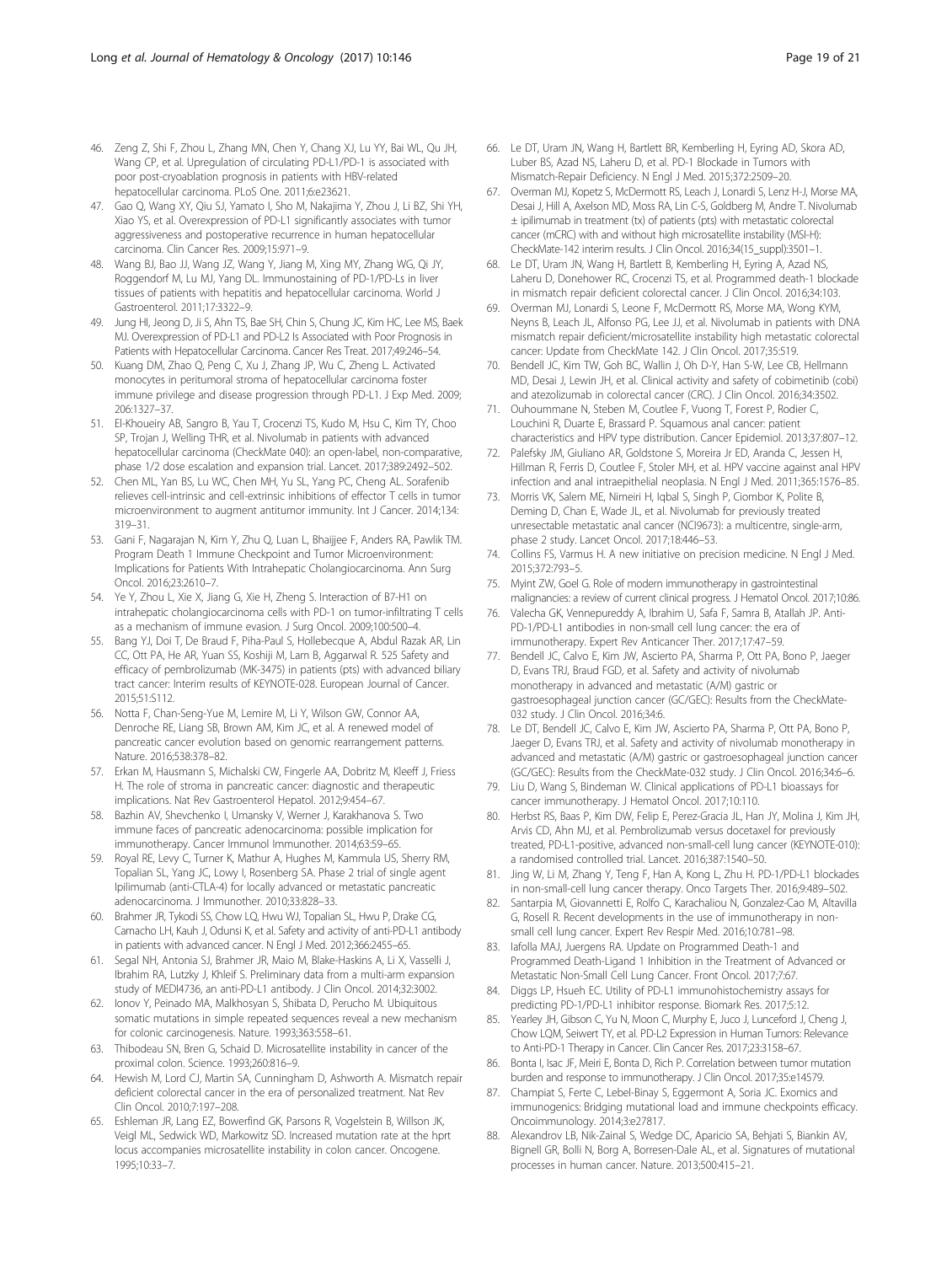- <span id="page-19-0"></span>89. Salipante SJ, Scroggins SM, Hampel HL, Turner EH, Pritchard CC. Microsatellite instability detection by next generation sequencing. Clin Chem. 2014;60:1192–9.
- 90. Lin AY, Lin E. Programmed death 1 blockade, an Achilles heel for MMRdeficient tumors? J Hematol Oncol. 2015;8:124.
- 91. Le DT, Durham JN, Smith KN, Wang H, Bartlett BR, Aulakh LK, Lu S, Kemberling H, Wilt C, Luber BS, Wong F, Azad NS, Rucki AA, Laheru D, Donehower R, Zaheer A, Fisher GA, Crocenzi TS, Lee JJ, Greten TF, Duffy AG, Ciombor KK, Eyring AD, Lam BH, Joe A, Kang SP, Holdhoff M, Danilova L, Cope L, Meyer C et al: Mismatch-repair deficiency predicts response of solid tumors to PD-1 blockade. Science. 2017. doi:10.1126/science.aan6733.
- 92. Gubin MM, Artyomov MN, Mardis ER, Schreiber RD. Tumor neoantigens: building a framework for personalized cancer immunotherapy. J Clin Invest. 2015;125:3413–21.
- 93. Van Allen EM, Miao D, Schilling B, Shukla SA, Blank C, Zimmer L, Sucker A, Hillen U, Geukes Foppen MH, Goldinger SM, et al. Genomic correlates of response to CTLA-4 blockade in metastatic melanoma. Science. 2015;350:207–11.
- 94. Gibney GT, Weiner LM, Atkins MB. Predictive biomarkers for checkpoint inhibitor-based immunotherapy. Lancet Oncol. 2016;17:e542–51.
- 95. Johnson DB, Estrada MV, Salgado R, Sanchez V, Doxie DB, Opalenik SR, Vilgelm AE, Feld E, Johnson AS, Greenplate AR, et al. Melanoma-specific MHC-II expression represents a tumour-autonomous phenotype and predicts response to anti-PD-1/PD-L1 therapy. Nat Commun. 2016;7:10582.
- 96. Wang X, Schoenhals JE, Li A, Valdecanas DR, Ye H, Zang F, Tang C, Tang M, Liu CG, Liu X, et al. Suppression of Type I IFN Signaling in Tumors Mediates Resistance to Anti-PD-1 Treatment That Can Be Overcome by Radiotherapy. Cancer Res. 2017;77:839–50.
- 97. Postow MA, Harding J, Wolchok JD. Targeting immune checkpoints: releasing the restraints on anti-tumor immunity for patients with melanoma. Cancer J. 2012;18:153–9.
- 98. Harding JJ, El Dika I, Abou-Alfa GK. Immunotherapy in hepatocellular carcinoma: Primed to make a difference? Cancer. 2016;122:367–77.
- 99. Charoentong P, Finotello F, Angelova M, Mayer C, Efremova M, Rieder D, Hackl H, Trajanoski Z. Pan-cancer Immunogenomic Analyses Reveal Genotype-Immunophenotype Relationships and Predictors of Response to Checkpoint Blockade. Cell Rep. 2017;18:248–62.
- 100. Kluger HM, Zito CR, Barr ML, Baine MK, Chiang VL, Sznol M, Rimm DL, Chen L, Jilaveanu LB. Characterization of PD-L1 Expression and Associated T-cell Infiltrates in Metastatic Melanoma Samples from Variable Anatomic Sites. Clin Cancer Res. 2015;21:3052–60.
- 101. Taube JM, Klein A, Brahmer JR, Xu H, Pan X, Kim JH, Chen L, Pardoll DM, Topalian SL, Anders RA. Association of PD-1, PD-1 ligands, and other features of the tumor immune microenvironment with response to anti-PD-1 therapy. Clin Cancer Res. 2014;20:5064–74.
- 102. Formenti SC, Demaria S. Systemic effects of local radiotherapy. Lancet Oncol. 2009;10:718–26.
- 103. Gabrilovich DI, Ishida T, Nadaf S, Ohm JE, Carbone DP. Antibodies to vascular endothelial growth factor enhance the efficacy of cancer immunotherapy by improving endogenous dendritic cell function. Clin Cancer Res. 1999;5:2963–70.
- 104. Hodi FS, Lawrence D, Lezcano C, Wu X, Zhou J, Sasada T, Zeng W, Giobbie-Hurder A, Atkins MB, Ibrahim N, et al. Bevacizumab plus ipilimumab in patients with metastatic melanoma. Cancer Immunol Res. 2014;2:632–42.
- 105. Larkin J, Chiarion-Sileni V, Gonzalez R, Grob JJ, Cowey CL, Lao CD, Schadendorf D, Dummer R, Smylie M, Rutkowski P, et al. Combined Nivolumab and Ipilimumab or Monotherapy in Untreated Melanoma. N Engl J Med. 2015;373:23–34.
- 106. Champiat S, Dercle L, Ammari S, Massard C, Hollebecque A, Postel-Vinay S, Chaput N, Eggermont A, Marabelle A, Soria JC, Ferte C. Hyperprogressive Disease Is a New Pattern of Progression in Cancer Patients Treated by Anti-PD-1/PD-L1. Clin Cancer Res. 2017;23:1920–8.
- 107. Kato S, Goodman A, Walavalkar V, Barkauskas DA, Sharabi A, Kurzrock R. Hyperprogressors after Immunotherapy: Analysis of Genomic Alterations Associated with Accelerated Growth Rate. Clinical cancer research: an official journal of the American Association for Cancer Research. 2017. doi:10.1158/1078-0432.ccr-16-3133.
- 108. Goronzy JJ, Weyand CM. Understanding immunosenescence to improve responses to vaccines. Nat Immunol. 2013;14:428–36.
- 109. Solana R, Tarazona R, Gayoso I, Lesur O, Dupuis G, Fulop T. Innate immunosenescence: effect of aging on cells and receptors of the innate immune system in humans. Semin Immunol. 2012;24:331–41.
- 110. Saâda-Bouzid E, Defaucheux C, Karabajakian A, Coloma VP, Servois V, Paoletti X, Even C, Fayette J, Guigay J, Loirat D, Peyrade F, Alt M, Gal J, Le Tourneau C. Hyperprogression during anti-PD-1/PD-L1 therapy in patients with recurrent and/or metastatic head and neck squamous cell carcinoma. Annals of Oncology. 2017;28(7):1605–11.
- 111. Wade M, Li YC, Wahl GM. MDM2, MDMX and p53 in oncogenesis and cancer therapy. Nat Rev Cancer. 2013;13:83–96.
- 112. Yan J, Wang ZY, Yang HZ, Liu HZ, Mi S, Lv XX, Fu XM, Yan HM, Zhang XW, Zhan QM, Hu ZW. Timing is critical for an effective anti-metastatic immunotherapy: the decisive role of IFNgamma/STAT1-mediated activation of autophagy. PLoS One. 2011;6:e24705.
- 113. Reits EA, Hodge JW, Herberts CA, Groothuis TA, Chakraborty M, Wansley EK, Camphausen K, Luiten RM, de Ru AH, Neijssen J, et al. Radiation modulates the peptide repertoire, enhances MHC class I expression, and induces successful antitumor immunotherapy. J Exp Med. 2006;203:1259–71.
- 114. Young KH, Baird JR, Savage T, Cottam B, Friedman D, Bambina S, Messenheimer DJ, Fox B, Newell P, Bahjat KS, et al. Optimizing Timing of Immunotherapy Improves Control of Tumors by Hypofractionated Radiation Therapy. PLoS One. 2016;11:e0157164.
- 115. Zhang B, Bowerman NA, Salama JK, Schmidt H, Spiotto MT, Schietinger A, Yu P, Fu YX, Weichselbaum RR, Rowley DA, et al. Induced sensitization of tumor stroma leads to eradication of established cancer by T cells. J Exp Med. 2007;204:49–55.
- 116. Deng L, Liang H, Burnette B, Beckett M, Darga T, Weichselbaum RR, Fu YX. Irradiation and anti-PD-L1 treatment synergistically promote antitumor immunity in mice. J Clin Invest. 2014;124:687–95.
- 117. Seung SK, Curti BD, Crittenden M, Walker E, Coffey T, Siebert JC, Miller W, Payne R, Glenn L, Bageac A, Urba WJ. Phase 1 study of stereotactic body radiotherapy and interleukin-2-tumor and immunological responses. Sci Transl Med. 2012;4:137ra174.
- 118. Pinnamaneni R, Hegde AM, Cherukuri SD, Arastu HH, Bowling M, Leinweber C, Stroud CRG, Cherry CR, Walker PR. Sequence of stereotactic ablative radiotherapy and immune checkpoint blockade in the treatment of metastatic lung cancer. J Clin Oncol. 2017;35:e20665.
- 119. Hellmann MD, Li BT, Chaft JE, Kris MG. Chemotherapy remains an essential element of personalized care for persons with lung cancers. Ann Oncol. 2016;27:1829–35.
- 120. Lynch TJ, Bondarenko I, Luft A, Serwatowski P, Barlesi F, Chacko R, Sebastian M, Neal J, Lu H, Cuillerot JM, Reck M. Ipilimumab in combination with paclitaxel and carboplatin as first-line treatment in stage IIIB/IV non-smallcell lung cancer: results from a randomized, double-blind, multicenter phase II study. J Clin Oncol. 2012;30:2046–54.
- 121. Vanneman M, Dranoff G. Combining immunotherapy and targeted therapies in cancer treatment. Nat Rev Cancer. 2012;12:237–51.
- 122. Araki K, Ellebedy AH, Ahmed R. TOR in the immune system. Curr Opin Cell Biol. 2011;23:707–15.
- 123. Procaccini C, De Rosa V, Galgani M, Abanni L, Cali G, Porcellini A, Carbone F, Fontana S, Horvath TL, La Cava A, Matarese G. An oscillatory switch in mTOR kinase activity sets regulatory T cell responsiveness. Immunity. 2010;33:929–41.
- 124. Wang Y, Camirand G, Lin Y, Froicu M, Deng S, Shlomchik WD, Lakkis FG, Rothstein DM. Regulatory T cells require mammalian target of rapamycin signaling to maintain both homeostasis and alloantigen-driven proliferation in lymphocyte-replete mice. J Immunol. 2011;186:2809–18.
- 125. Finn OJ. Cancer vaccines: between the idea and the reality. Nat Rev Immunol. 2003;3:630–41.
- 126. Tabi Z, Man S. Challenges for cancer vaccine development. Adv Drug Deliv Rev. 2006;58:902–15.
- 127. Srinivasan R, Van Epps DE. Specific active immunotherapy of cancer: potential and perspectives. Rev Recent Clin Trials. 2006;1:283–92.
- 128. Kudo M. Immune Checkpoint Inhibition in Hepatocellular Carcinoma: Basics and Ongoing Clinical Trials. Oncology. 2017;92 Suppl 1:50–62.
- 129. Yamada Y, Nishina T, Iwasa S, Shitara K, Muro K, Esaki T, Hironaka S, Yamaguchi K, Machida N, Satoh T, et al. A phase I dose expansion trial of avelumab (MSB0010718C), an anti-PD-L1 antibody, in Japanese patients with advanced gastric cancer. J Clin Oncol. 2015;33:4047.
- 130. Morris VK, Ciombor KK, Salem ME, Nimeiri HS, Iqbal S, Singh PP, Polite BN, Deming DA, Chan E, Wade JL, et al. NCI9673: A multi-institutional eETCTN phase II study of nivolumab in refractory metastatic squamous cell carcinoma of the anal canal (SCCA). J Clin Oncol. 2016;34:3503.
- 131. Wainberg ZA, Segal NH, Jaeger D, Lee K-H, Marshall J, Antonia SJ, Butler M, Sanborn RE, Nemunaitis JJ, Carlson CA, et al. Safety and clinical activity of durvalumab monotherapy in patients with hepatocellular carcinoma (HCC). J Clin Oncol. 2017;35:4071.